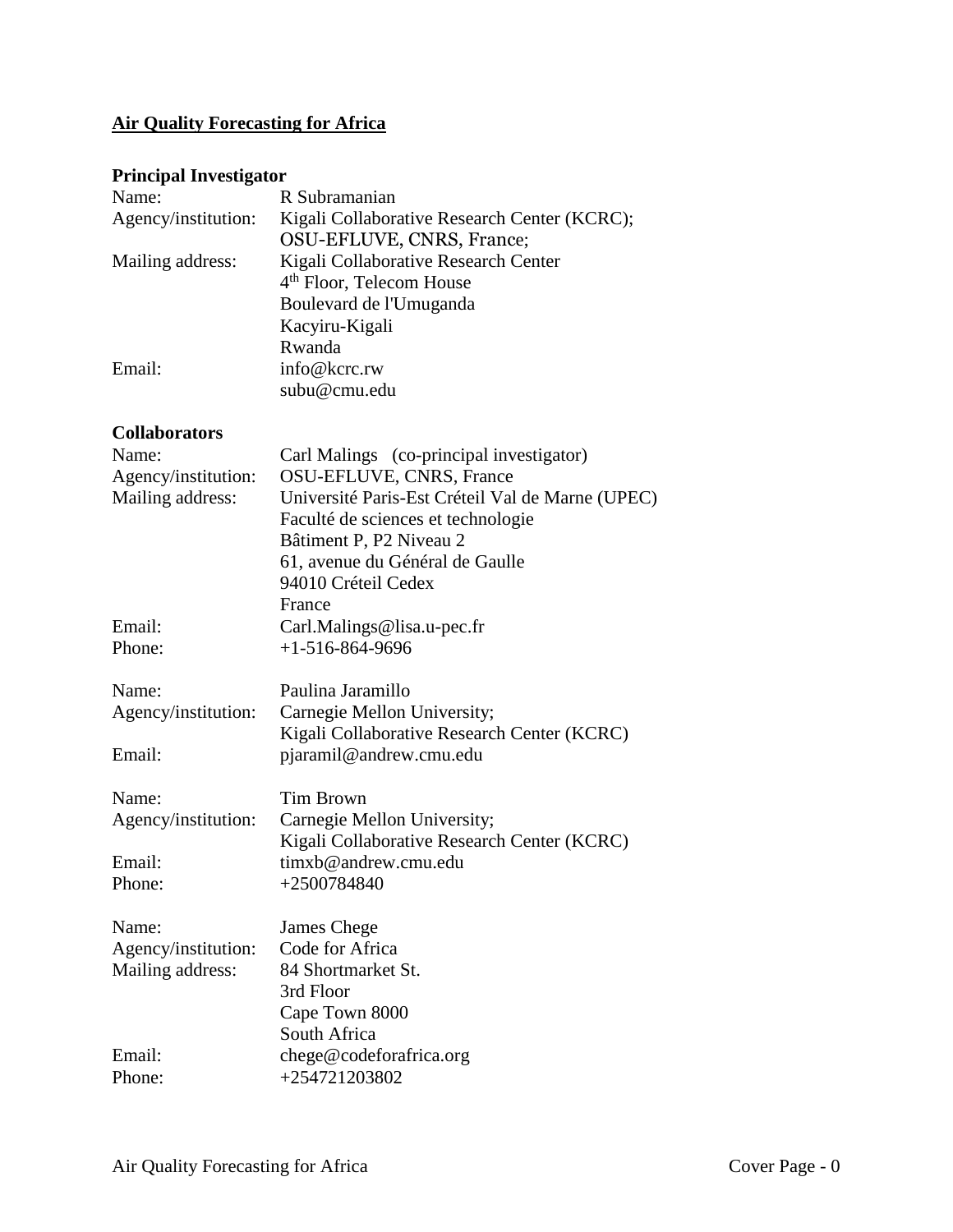# **Executive Summary**

Air quality has been identified as the single largest environmental risk factor to human health. Poor air quality is estimated to be responsible for at least seven million premature deaths annually. This issue is especially critical in developing nations in Africa, which have some of the highest estimated levels of ambient pollution, but the poorest infrastructure in place for monitoring and tracking air quality. The health and economic impacts of poor air quality in Africa, exacerbated by the lack of monitoring and mitigation infrastructure, are only projected to get worse in the future as further industrialization and climate change contribute to diminishing air quality globally, and for Sub-Saharan Africa in particular.

Traditional air quality measurements are made by highly accurate but expensive instruments measuring the various atmospheric gases and particles that contribute to poor air quality. It is these traditional data sources that are especially scarce for Africa. Several additional sources of air quality information exist to supplement these, however. Low-cost sensor systems, including electrochemical gas sensors and optical particulate matter detectors, represent an emerging technology with the potential to greatly expand access to in situ air quality measurements for national governments as well as citizens, scientists, and community groups with an interest in air quality monitoring. Satellite data provides the possibility of remotely measured air quality, covering a large fraction of the globe at relatively little marginal cost to end users once the systems have been deployed. Computational air quality models also seek to cover wide spatial domains, with more accurate ground level concentration estimates, but requiring a commensurate increase in input data and computational time. Each of these information sources have their own pros and cons, but there exists the opportunity to combine these multisource data and create a comprehensive picture of air quality, where the benefits of certain data sources can cover for the drawbacks of others.

This project proposes the development of a system for assimilating air quality data from disparate sources using Bayesian learning and inference methods. In doing so, it will create a multisource database for timely local information on ambient air quality, allowing scientists, policy makers, and the general public to have access to the information they need to better understand and respond to their air quality situation. This project is envisioned in three broad phases. The first phase, or the technical phase, involves the development of the several components necessary for the proposed system. Broadly, this includes capacities to interface with existing free online sources of air quality data (e.g. from traditional measurement stations, low-cost sensor, satellite data, and computational simulations), to integrate these data into a unified database, to perform Bayesian learning and appropriately quantify the uncertainties of different data sources, to perform Bayesian inference for spatial interpolation and temporal forecasting of air quality using these multisource data, and to present and visualize the resulting information. The second phase, or implementation phase, involves combining these components into a coherent system which allows users to access these data online, especially through applications optimized for smartphone use. The third phase, or usage phase, refers to the deployment of this system, including a pilot deployment which will focus on a relatively small geographical area, such as the city of Kigali, Rwanda, Nairobi, Kenya, and Lagos, Nigeria and seek feedback from stakeholders including local community groups, educators, scientists, and policy makers.

The primary end goal of this project is the creation of a system which, in a semiautonomous manner, will gather recent air quality information from a number of freely available sources, integrate these data in such a way that respects the relevant uncertainties associated with each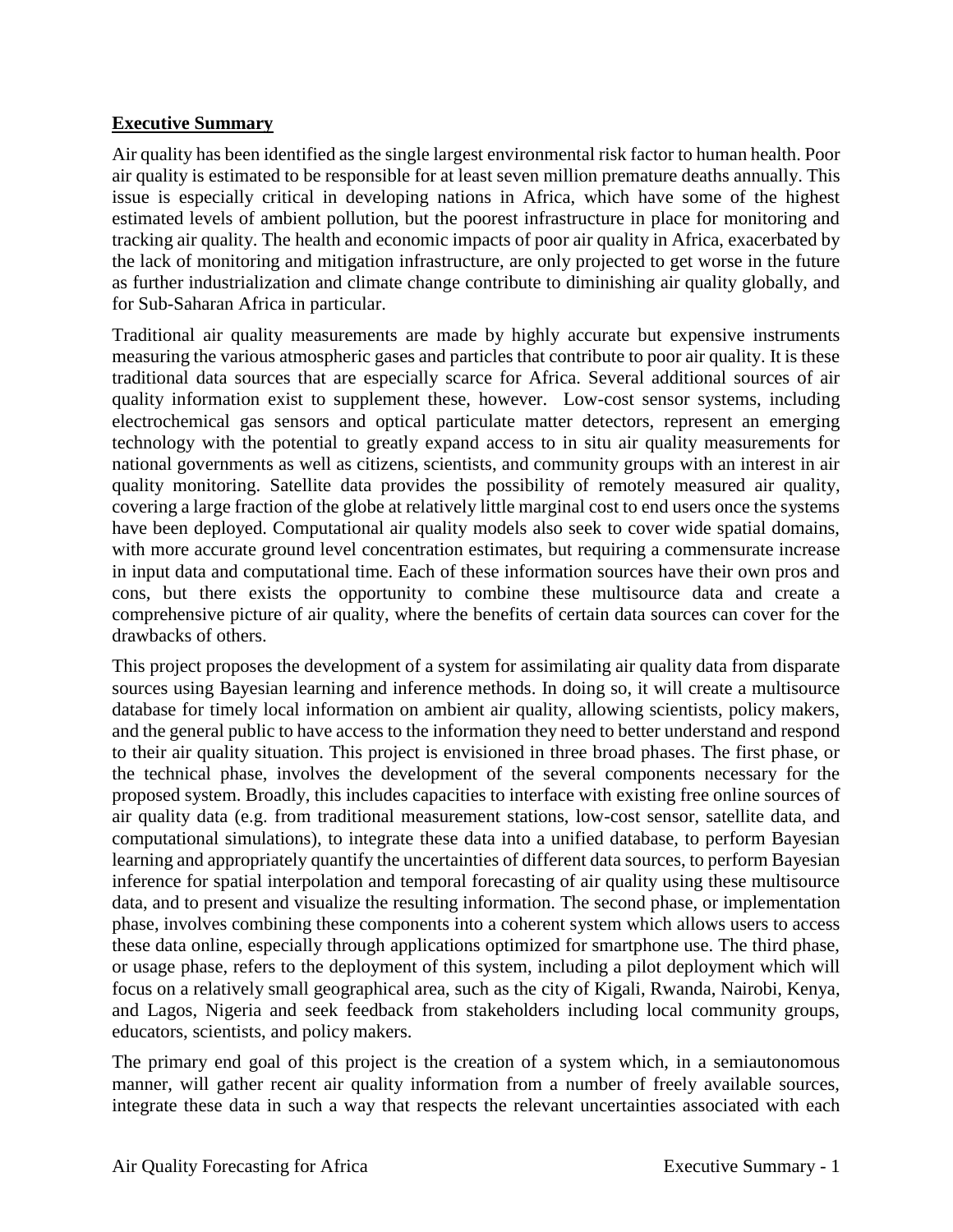source, and provide users with comprehensive air quality information covering historical trends as well as the current situation and short term (several hours or days ahead) forecasts based on a statistical interpretation of the available information. In all these cases, accurate quantification and presentation of the uncertainties in both measurements and estimates will be of foremost importance. Development of this project will involve the participation of computer scientists and programmers, air quality researchers and data technicians, social scientists, and local experts and community stakeholders. To achieve this, the project will draw extensively on local expertise, especially students, scientists, and developers from the Kigali Collaborative Research Center, the University of Rwanda College of Science and Technology, CMU-Africa, and the sensors.AFRICA project incubated by Code for Africa. In particular, the project will work with local students to develop the necessary software applications, thereby building capacity, providing opportunities for hands-on technical experience, and encouraging entrepreneurship.

Although the development of this project will focus on the specific needs of African nations, the project itself will have global applicability. The techniques and tools for multisource data aggregation developed as a part of this project will be broadly applicable to other domains seeking to utilize multisource data. The insights generated from such a rich set of data will also be of interest to air quality scientists globally. Many project outcomes can be expressed in terms of various international development goals and policy mandates. With respect to the UN 2030 Agenda for Sustainable Development, the project will support the good health and wellbeing of people by providing timely, actionable information on local air quality which can be used to make decisions about where and when to limit exposures in the near term and where efforts at air quality improvement and pollution mitigation might be focused in the long-term. It also supports quality education by providing a broadly accessible resource of air quality information which educators can use to engage with students on issues of environmental quality and justice, as well as directly supporting the education of the computer science students who will be involved in the project. In terms of the Paris Climate Agreement, the strong link between climate change and air quality means that a system for gathering and interpreting air quality data will also be useful in helping nations track various greenhouse gas levels and levels of other airborne contributors to global warming such as black carbon. With respect to the Sendai Framework for Disaster Risk Reduction, this project provides a focus on monitoring and assessment of hazards posed by poor air quality. It also represents a platform for the free dissemination of such information, substantially increasing access to risk warning via a website application as well as a SMS-based air quality warning tool which will be implemented as part of the project. The different needs of different classes of users of the system, ranging from the general public, community groups, and air quality activists to educators, scientists, and policy makers, will also be considered and incorporated at all phases of the project. Finally, with its focus on the specific needs and concerns of African nations, the project will integrate into the goals of AfriGEOSS by increasing accessibility for earth observation data in Africa and by combining it with other data sources. This includes a special emphasis on the inclusion of low-cost sensor data with other data sources, since these low-cost sensors represent a highly cost-effective way to expand air quality data coverage in previously unmonitored or undermonitored regions such as those in Africa.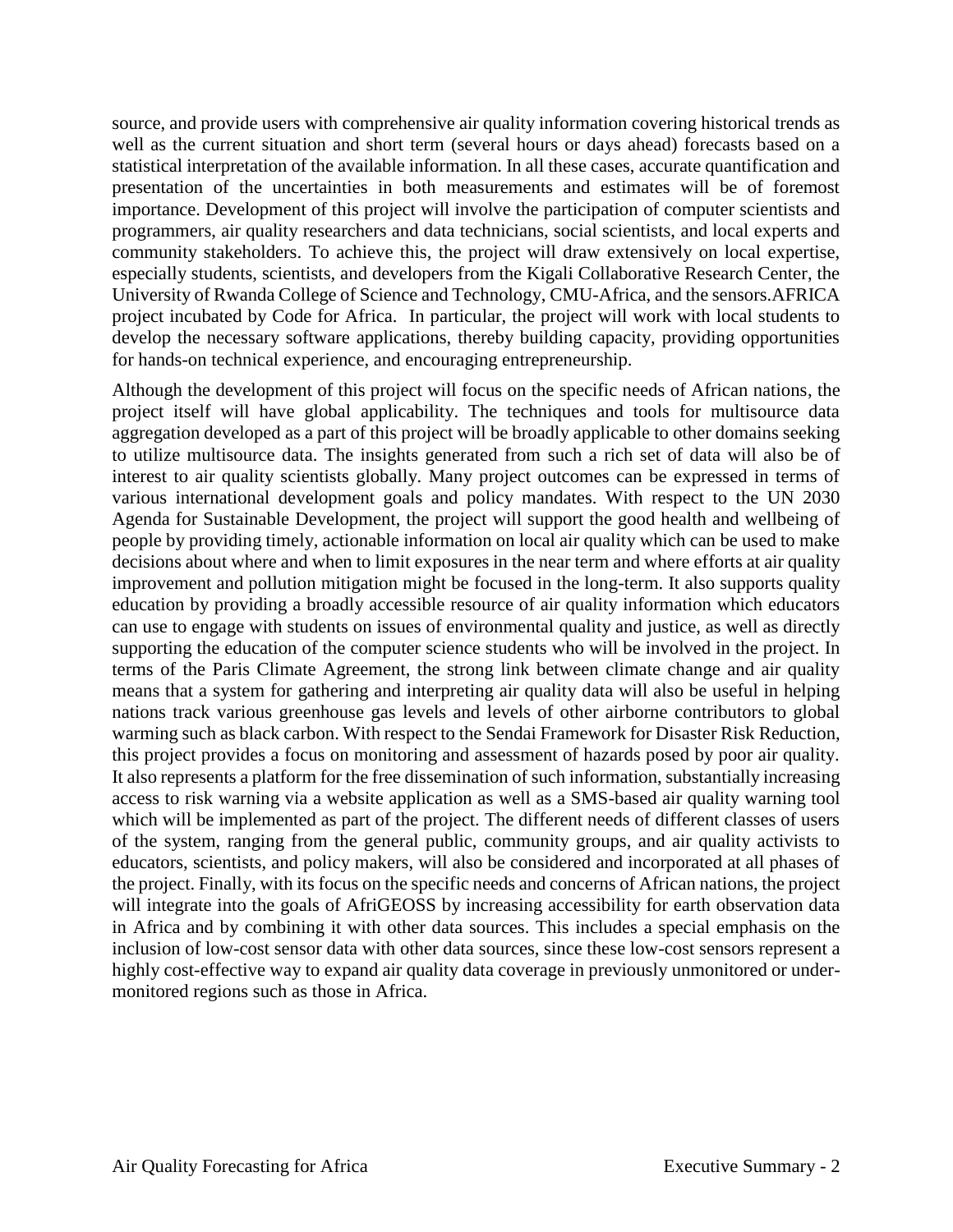# **Project Outline and Goals**



Figure 1: Schematic of the proposed project system.

<span id="page-3-0"></span>The goal of this proposal is to use Amazon Web Services to develop a backend that assimilates data from various sources with associated uncertainties determined through expert input and machine learning, and produces real-time visualizations and short-term air quality forecasts to help residents in Sub-Saharan Africa (SSA) reduce their exposure to ambient air pollution. We envision the following system: the back end will have a database combining multiple data sources, including measurements of traditional monitoring stations, low-cost sensor systems, simulation results, and satellite observations. This will be coupled with a system for online learning to improve data assimilation. Starting from prior assumptions about data quality, the system will learn the relative uncertainties of different data sources to appropriately assign uncertainties to them as part of the combined database. From this database, the system front end will provide a web based interactive map of local air pollution in near real time, accessible by the general public using smartphones or other devices, and capable of providing various data visualization products, including:

- Easy to interpret qualitative near real time maps for the best estimates of current pollution (up to date to within the last hour), at a high spatial resolution (neighborhood-scale).
- Quantitative spatial interpolation maps and near-term forecasts (several hours to several days in advance) showing predicted pollution levels based on historical trends, simulations, and all available assimilated data.
- Long term averages and trends based on historical simulations and measured trends to allow for decision making about areas of chronic pollution and impacts of policy and technology changes over time.
- For all of the above, uncertainty estimates will be available, and options for average or different worst- or best-case scenarios depending on residual uncertainties will be possible.

The system front end will be optimized for use on smartphones, due to the relative prevalence of such devices in Africa for internet access (versus desktop or laptop computers). Furthermore, a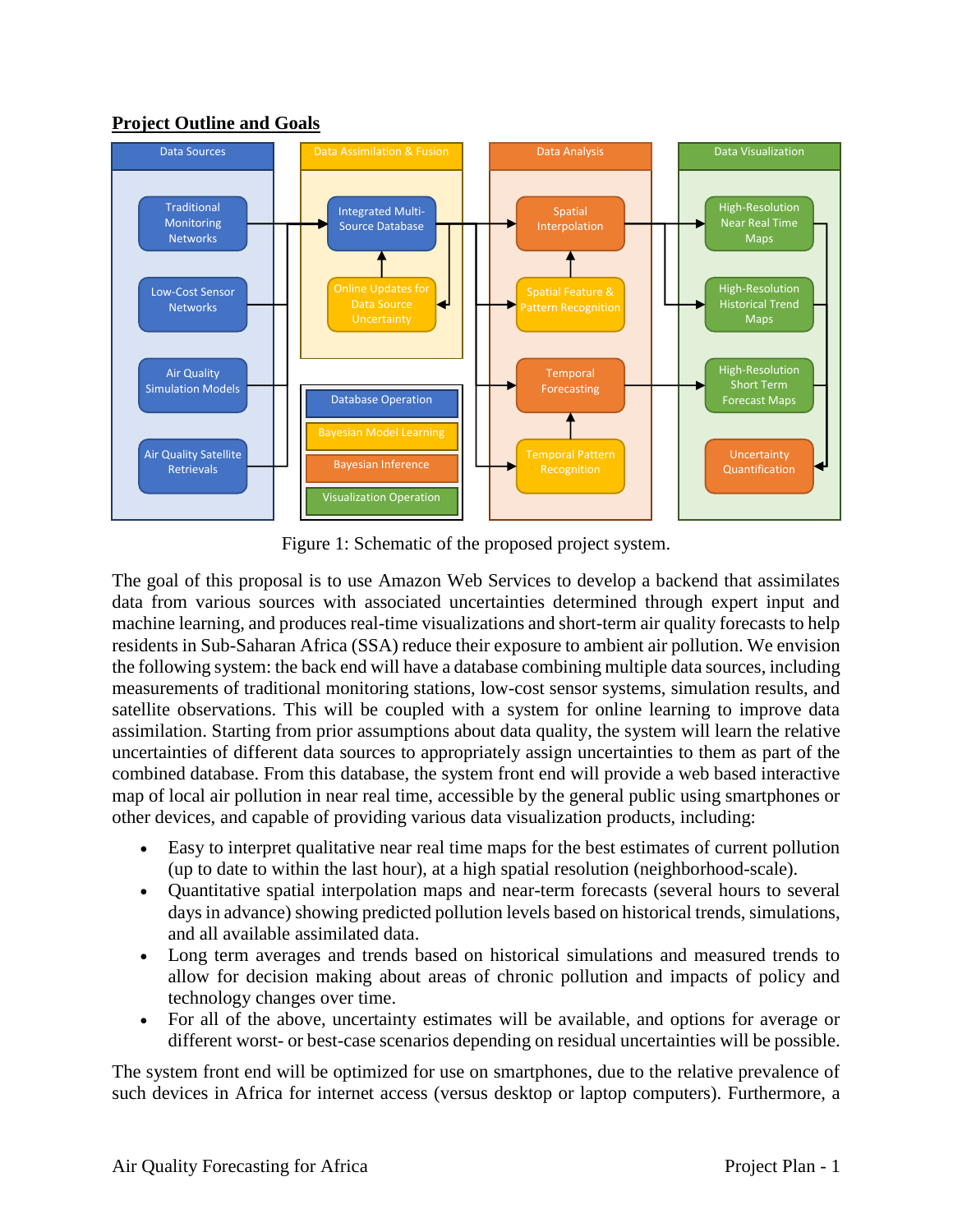SMS based air quality alert system will be developed to provide real time information to interested individual users about their local air quality using this system, to avoid the need to have access to the full visual interface via smartphone in order to receive this information.

The fundamental goal of this project is to develop, test, and deploy the system as outlined above and illustrated in [Figure 1.](#page-3-0) This implies several subsidiary goals as well. One key scientific and technical goal is to develop and verify the methodologies for Bayesian data assimilation which will combine data from multiple sources into a single coherent database. Solutions to this open technical problem will have wider application and interest to the physical and computer science communities. Additionally, tools for spatial interpolation and temporal forecasting of air quality will be of interest in the broader global air quality community, as the specific forms of these models will be of interest and utility for other air quality modeling and forecasting projects worldwide. Another major goal associated with the deployment of the system is to gain a better understanding of how users will interact with and make use of the system. Data will be gathered on what information different types of users (ordinary citizens, policy makers, educators, scientists, etc.) find most useful or access most frequently. Discussions with users will identify how they might like to see the information better presented to improve its clarity and utility for their purposes.

This project will necessitate the collaboration of many individuals with diverse backgrounds, including computer scientists and programmers, air quality researchers and data technicians, social scientists, and local experts and community stakeholders. The CMU Africa campus in Kigali, Rwanda (www.africa.engineering.cmu.edu) has Masters programs in electrical and computer engineering (MSECE) and information technology (MSIT), in which students learn data science, machine learning, and software development. As part of these degree programs, students take practicum courses and collaborate on research projects. This provides opportunities for the students to collaborate on the development of the systems envisioned for this project as part of their coursework. These students will develop the necessary software applications, thereby building local capacity, providing opportunities for hands-on experience, and encouraging entrepreneurship. Several members of the project team (Subramanian, Brown, Jaramillo) are also fellows at the Kigali Collaborative Research Center (KCRC; www.kcrc.rw). They work with and mentor students and researchers at CMU Africa and at the University of Rwanda College of Science and Technology (cst.ur.ac.rw), and we will use their connections to support interactions with local stakeholders. Project members Subramanian and Malings are supported by the French National Research Agency (ANR) through the "Make Air Quality Great Again" project, which will support other aspects of project development not covered by the Amazon Web Services grant. Code for Africa (CfA) is the continent's largest federation of independent civic technology laboratories, which use open source software and open data to build digital democracy services that give citizens timely and unfettered access to actionable information that empowers them to make informed decisions and that strengthens civic engagement for improved public governance and accountability. Backed by CfA, sensors.AFRICA is a network of citizen sensor projects with air quality sensors deployed in Kenya, Nigeria, South Africa, and Tanzania.

# **Background**

# *Key atmospheric pollutants*

Air quality is the largest environmental risk factor for human health; exposure to outdoor air pollution is estimated to cause about 4.2 million premature deaths annually (WHO, 2016, 2018a),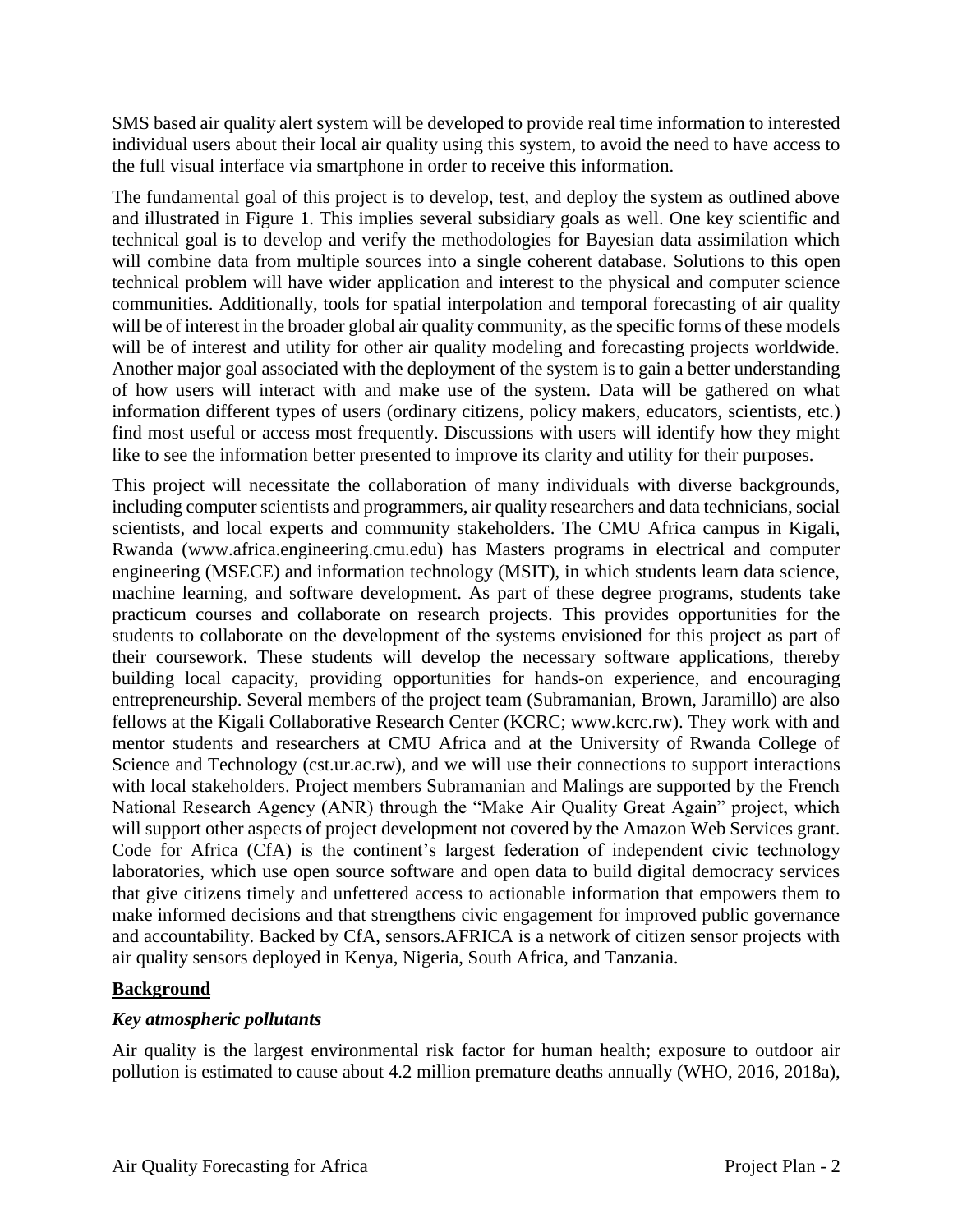Air quality guidelines by the WHO describe particulate matter, ozone, sulfur dioxide, and nitrogen dioxide as the main pollutants of concern (WHO, 2006).

Particulate matter (PM) mass is one of the most commonly tracked pollutants, as it has the largest health impact among the pollutants listed above. PM represents a mixture of solid and liquid substances, including organic aerosol, sulfates, nitrates, ammonia, mineral dust, and black carbon (e.g. from fuel combustion). PM can be naturally occurring or anthropogenic, including emissions from the burning of fuels, and from cooking, which is a major source in the developing world. PM mass concentration is typically tracked as both  $PM_{10}$ , the total mass of PM with a diameter of 10 micrometers or less, and PM<sub>2.5</sub>, the total mass of PM with diameter below 2.5 micrometers (and a subset of  $PM_{10}$ ).  $PM_{10}$  is the inhalable fraction of ambient PM, and particles smaller than 2.5  $\mu$ m (PM2.5) can reach deep into the lungs and eventually enter the bloodstream. These particles are closely linked to lung cancer as well as cardiovascular and respiratory diseases (e.g. Schwartz et al., 1996; Pope et al., 2002; Brook et al., 2010). Even low PM concentrations can have noticeable health impacts (Bell et al., 2007; Apte et al., 2015), especially among low-income communities (Di et al., 2017; Ren et al., 2018).

Ozone  $(O_3)$  forms as a result of photochemical reactions of nitrogen oxides and volatile organic compounds emitted by vehicles and industry. Thus, ozone can be used as a proxy for some of these other pollutants. However, it is also more directly harmful, causing lung inflammation and triggering asthma in susceptible individuals, as well as contributing to photochemical smog.

Nitrogen dioxide ( $NO<sub>2</sub>$ ) is related to the production of  $PM<sub>2.5</sub>$  and ozone, and is emitted mainly from combustion, including power generation and use of vehicles. Thus, it can also be used as a proxy for combustion emissions generally. It is toxic in high concentrations, and at lower concentrations it contributes to reduced lung function and bronchitis symptoms in asthmatic children.

Sulfur dioxide  $(SO<sub>2</sub>)$  is emitted through the burning of fossil fuels (for vehicles, heating, and power generation) and processing of ores containing sulfur. Exposure to  $SO<sub>2</sub>$  causes irritation of the eyes and lungs, causing coughing and aggravation of chronic bronchitis and asthma. Higher  $SO_2$  levels are correlated with increased hospital emissions and mortality from cardiac diseases. Furthermore, it combines with water to produce acid rain, causing damage to infrastructure and deforestation.

Besides the pollutants mentioned by the WHO, several other pollutants are of interest for air quality and environmental monitoring. Carbon Monoxide, emitted through fuel combustion, reduces oxygen supply to the body, causing loss of consciousness or death at high concentrations. It is especially dangerous when emitted by cookstoves or heaters in poorly ventilated buildings. Carbon dioxide, though typically not directly dangerous, is the most prevalent greenhouse gas. Black Carbon, emitted from vehicles, power plants, and cookstoves, is associated with respiratory and cardiovascular diseases, and is the second largest climate forcing agent after carbon dioxide (Bond et al., 2013). Volatile organic compounds (VOCs) represent a variety of compounds which contribute to poor health (in indoor environments) and photochemical smog (outdoors). This category also includes methane, a major contributor to global warming (although methane is sometimes also considered separately because of this).

# *Air quality impacts and measurements in Africa*

Open burning and residential use of biofuels for heating and cooking are the main anthropogenic sources of air pollution in Africa (Liousse et al., 2010). Additional natural sources include dust from the Sahara desert and smoke from grassland fires (Naidja et al., 2018). In Africa, about 10%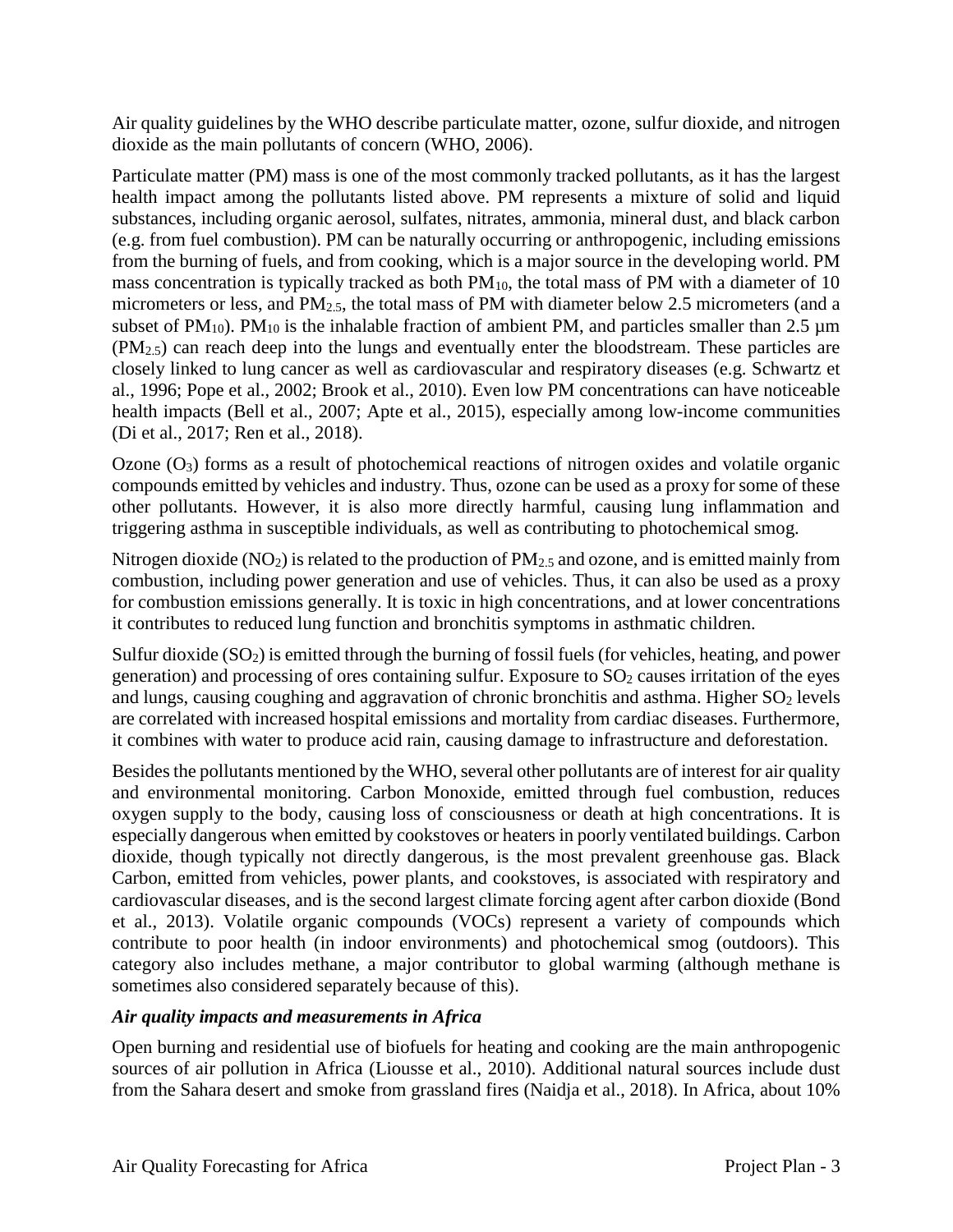of communities assessed by the WHO met recommended air quality guidelines, which is below the average of 18% globally, and well below the 40-80% rates found in high income countries in Europe and North America (WHO, 2018b). A study of infant mortality in SSA found that a 10  $\mu$ g/m<sup>3</sup> increase in PM<sub>2.5</sub> concentrations was associated with a 10% increase in infant mortality, and that 22% of infant deaths could be attributed to high  $PM_{2.5}$  concentrations (Heft-Neal et al., 2018). It is further estimated that every child under the age of five in SSA has been exposed to unsafe levels of air pollution, which is expected to have lifelong consequences in terms of a greater risk of chronic respiratory and cardiovascular diseases (Matshidiso Moeti, 2018). In 2013, gross domestic product growth in SSA was reduced by an estimated 3.8 percent, or \$114 billion, due to the impacts of poor air quality on the economy (World Bank, 2016).



<span id="page-6-0"></span>Figure 2: Scatterplot comparing estimated annual average pollutant levels (for  $PM_{10}$  and  $PM_{2.5}$ ) versus number of monitoring stations of these pollutants per million people, broken down into several global region. Sizes of the points roughly correspond to the population of each region.

African countries have some of the highest modeled annual average  $PM_{10}$  and  $PM_{2.5}$  levels, yet are simultaneously among those with the lowest number of in situ measurements per capita. In [Figure](#page-6-0)  [2,](#page-6-0) we present information about the density of monitoring in different regions versus the estimated average annual  $PM_{10}$  and  $PM_{2.5}$  concentrations for these regions, based on information from the Global Health Observatory (WHO, 2017). Countries in Africa, especially in West and North Africa, have some of the highest average PM pollution levels, second only to regions like South and East Asia and the Middle East. However, these regions also have the fewest per capita air pollution monitoring stations for either  $PM_{10}$  or  $PM_{2.5}$ . While countries like China and India have significant air pollution problems, they also have at least modest monitoring networks, e.g. about 350 PM<sub>10</sub> monitoring sites in India, and more than 1000 PM<sub>2.5</sub> monitoring sites in China (although this is still well below per capita monitoring levels in developed countries in Europe, for example). For all of Africa, on the other hand, there are less than 150 PM<sub>10</sub> and 50 PM<sub>2.5</sub> monitoring stations, and just Egypt and South Africa together account for more than half of these stations, leaving most of the continent quite sparsely monitored.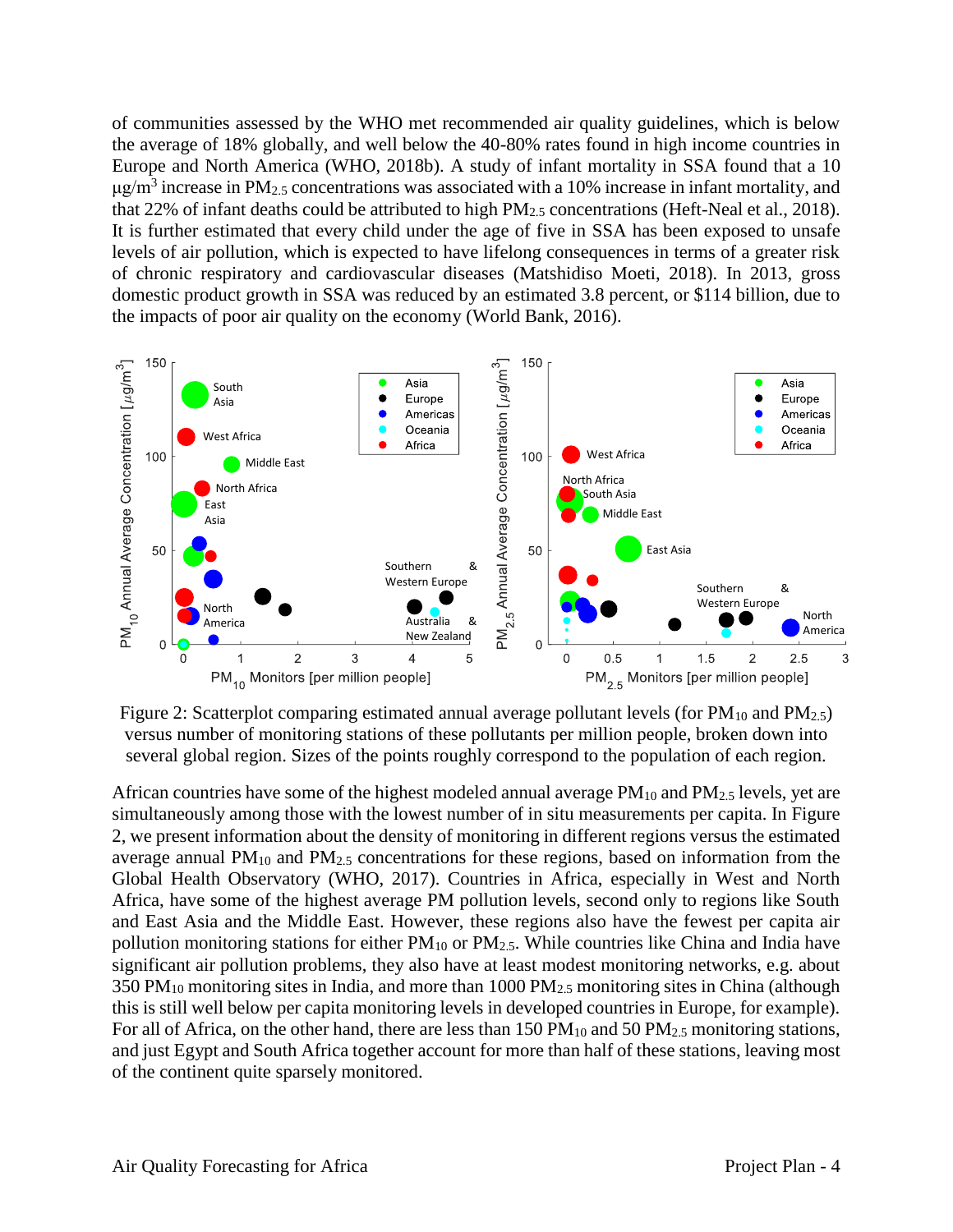Quantifying air pollution levels and identifying their sources and dispersion in the atmosphere are the first steps toward pollution mitigation activities. However, many countries in Africa lack even a basic air quality monitoring network for this purpose (Petkova et al., 2013). In 2018, only 41 cities across 10 countries in SSA tracked their air quality (Matshidiso Moeti, 2018). Furthermore, global efforts like the Global Burden of Disease Project (Brauer et al., 2012), which aims to identify the contribution of air pollution and other factors to human mortality and disease, are hindered by the lack of ground based air quality monitoring for Africa, and therefore may misrepresent the burden of disease for the continent.

Recent work (REMA, 2018) in Rwanda towards the development of a national air quality control strategy has identified vehicle emissions as the largest contributor to poor air quality in urban areas, while rural areas are most impacted by domestic stove emissions. However, the lack of a national air quality monitoring network was identified as a major impediment to future work, and it was recommended that such a network be deployed to better understand the spatial distribution of air pollution and to track air quality changes to assess the impacts of any future air quality control strategies (REMA, 2018). The government of Rwanda has purchased eight low-cost RAMP sensors systems to meet this need following the success of a pilot deployment project (see "lowcost sensors" below).

Several research groups have established long term air quality monitoring networks for Africa. These include the International Network of Deposition and Atmospheric chemistry in Africa (INDAAF) network [\(https://indaaf.obs-mip.fr/\)](https://indaaf.obs-mip.fr/), [Figure 3,](#page-7-0) which maintains a total of 13 stations across the continent measuring the gases  $NO<sub>2</sub>$  and ozone, as well as  $PM<sub>10</sub>$ . The Rwanda Climate Change Observatory at Mount Mugogo has been recently established with support by MIT to monitor greenhouse gases and air pollution, including black carbon particles, carbon dioxide, carbon monoxide, nitrous oxide, and ozone (DeWitt and Gasore, 2018). The Henties Bay Aerosol Observatory (HBAO) monitors total suspended particulate matter (TSP) and black carbon mass [\(http://www.hbao.cnrs.fr/\)](http://www.hbao.cnrs.fr/).



<span id="page-7-0"></span>

At current rates of development in Africa, anthropogenic emissions from industrial activity and transportation will overtake residential pollution sources as the main contributors to poor air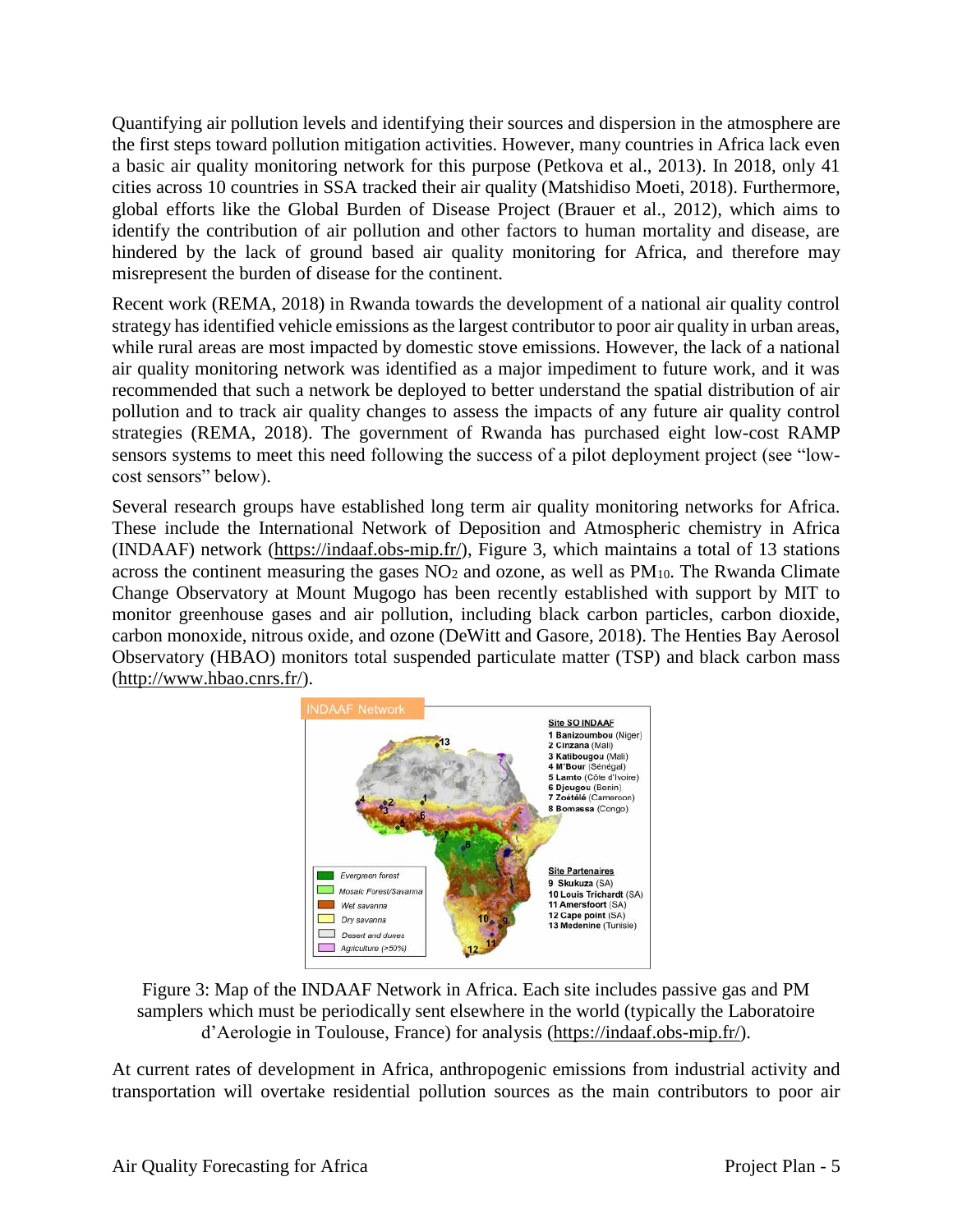quality in African nations by 2030 (Liousse et al., 2014). Climate change will also likely contribute to poorer air quality in the future. Increased use of energy for cooling will lead to increased emissions from power generation worldwide, including in Africa (Abel et al., 2018). Increasing frequency and severity of dust storms will loft more particulate matter into the atmosphere, independent of the pollution impacts of human activity (UNEP, 2016). Different rainfall patterns could lead to less effective and/or consistent removal of this PM from the atmosphere through the "washing out" effect of rainfall (Silva et al., 2017). These climate related trends will only exacerbate the impacts of increasing urbanization and industrialization on air quality in Africa.

Traditional air quality monitoring, especially in Africa, is too sparse to meet the growing challenges of development and climate change. More information is needed in growing urban areas to determine specific contributors to local air pollution, which can support the development cityspecific air quality management plans. This project seeks to develop and deploy a system for integrating air quality data from disparate sources, including traditional ground based monitoring, satellite retrievals, computational and statistical air quality models, and low-cost sensor networks.

## *Low-cost sensors*

Currently, in countries with air quality standards, regulatory monitoring is carried out by a network of fixed monitoring stations (e.g. Snyder et al., 2013). Due to their relatively high setup and operating costs, only a few are established, typically in major urban areas. Even in developed nations such as the United States, the Environmental Protection Agency (EPA) determines compliance at the county level, with many rural counties having at most a single monitoring site. However, air pollutant concentrations can vary greatly at smaller spatial scales, especially within urban areas with their large numbers and varieties of pollutant sources (Marshall et al., 2008; Karner et al., 2010; Tan et al., 2014). This variability means that even air quality estimates based on high accuracy, high cost monitoring stations may underrepresent the variability or extremes in local air pollution (Jerrett et al., 2005b). Of course, in regions where such a monitoring network is not present in the first place, this problem is only exacerbated.

Low-cost sensor packages represent one alternative for increasing the spatial density of air quality monitoring. Low-cost monitors combine several comparatively inexpensive air pollutant sensors (typically electrochemical or metal oxide sensors for gases and laser optical sensors for particulate matter) with an independent power source and wireless communication capability. Since each monitor has a relatively small purchase cost and is designed to operate autonomously for extended periods of time, low-cost monitors can allow a relatively larger number of measurement stations to be deployed for a similar cost to a more traditional monitoring network. This can be done for the purpose of supplementing traditional monitoring networks where they are available, or for establishing new networks in previously unmonitored areas; the latter is typically the use case for developing countries. These monitors also allow for increased community involvement and education in air quality monitoring, as it is often convenient to distribute these simple low-cost instruments to concerned citizens and community groups, allowing them to participate in, identify with, and directly benefit from the information that the instruments collect (Snyder et al., 2013; Loh et al., 2017; Turner et al., 2017). Several pilot deployments of low-cost sensor networks have occurred in Cambridge, UK (Mead et al., 2013), Imperial Valley, California (Sadighi et al., 2018; English et al., 2017), and Pittsburgh, Pennsylvania (Zimmerman et al., 2018).

Tradeoffs must of course be made in the use of low-cost sensors, which tend to have lower signal to noise ratios and higher cross sensitivities to other atmospheric pollutant and ambient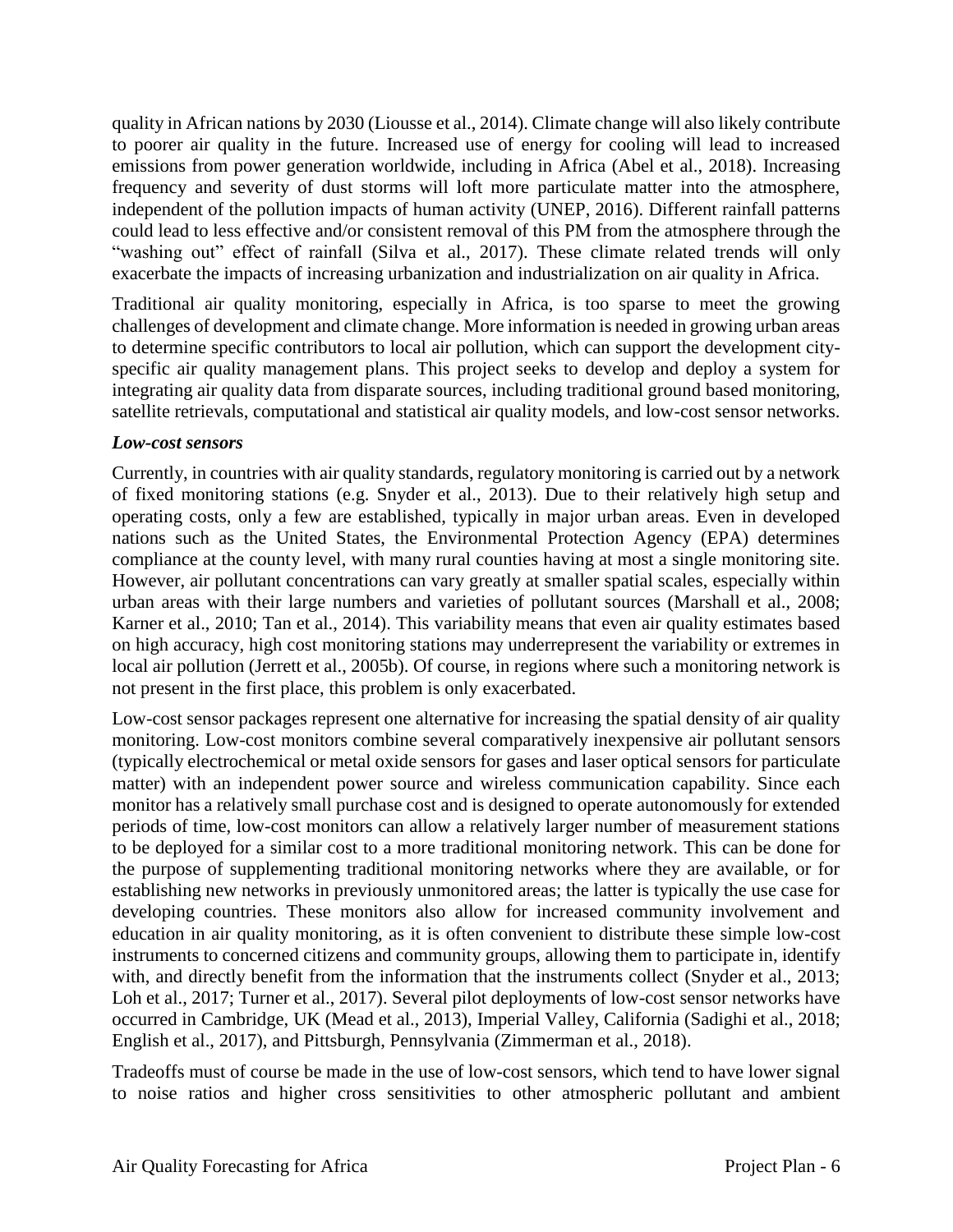environmental factors than traditional monitors (Popoola et al., 2016). Methods for reducing the impacts of these factors through improved calibration have been attempted (e.g. Masson et al., 2015; Spinelle et al., 2015; Cross et al., 2017; Hagan et al., 2018). In particular, the research team has recently focused on the development of the Realtime Affordable Multi Pollutant (RAMP) lowcost monitor. This monitor, jointly developed with SENSIT Technologies (USA), combines lowcost sensors measuring carbon monoxide, sulfur dioxide, nitrogen dioxide, and ozone with data storage and cellular communications capabilities. Calibration using random forest machine learning algorithms was found to be effective for most of the pollutant gases (Zimmerman et al. 2018), and it was found that the same generalized calibration models could be used across multiple monitors without sacrificing measurement accuracy (Malings et al., 2019a). Furthermore, RAMPs may be paired with low-cost PM sensors, such as PurpleAir's PA-II, which make use of Plantower PMS5003 optical sensors. Such PMS5003 sensors, alogn with Shinyei PPD4NS and Nova SDS011 sensors, are also used by sensors.AFRICA, which, with the support of CfA, locally assembles lowcost air quality sensors using off-the-shelf components. The sensors.AFRICA kits measure PM<sub>1</sub>, PM<sub>2.5</sub>, PM<sub>10</sub>, temperature, and humidity. Academic research and empirical data shows the shortcomings of some optical sensors, where high relative humidity (above 50%) negatively impacts the sensor's performance. The PMS5003 was found to be better characterized and has been shown to perform well in field evaluation studies conducted by authorities such as the US EPA (AQ-SPEC, 2017) and academic groups (Malings et al., 2019b). In particular, using appropriate calibrations incorporating basic environmental factors, the accuracy of the lost-cost PM<sub>2.5</sub> sensors associated with the RAMPs could be improved to the point where measurement uncertainties were reduced to about  $\pm 4 \mu$ g/m<sup>3</sup> for hourly measurements and  $\pm 1 \mu$ g/m<sup>3</sup> for annual averages, a significant improvement over the un-corrected measurements (Malings et al., 2019b).



<span id="page-9-0"></span>Figure 4: Results from low-cost sensor deployments. a) deployments in Puerto Rico following Hurricane Maria identified elevated levels of  $SO<sub>2</sub>$  due to the use of high-sulfur-content fuels for emergency generators. b) in Kigali, Rwanda, low-cost sensors identified the impact of Car-free Sunday policies as reducing ambient  $PM_{2.5}$  levels by up to 7  $\mu$ g/m<sup>3</sup> in the morning.

Data from low-cost sensor have yielded several new scientific insights (see also [Figure 4\)](#page-9-0). From 2016 to 2019, a network of about 50 RAMPs was deployed around Pittsburgh, Pennsylvania as a proof of concept for a dense low-cost monitoring network for an urban area. In the aftermath of Hurricane Maria, four RAMPs were deployed in Puerto Rico, where they assessed the impact of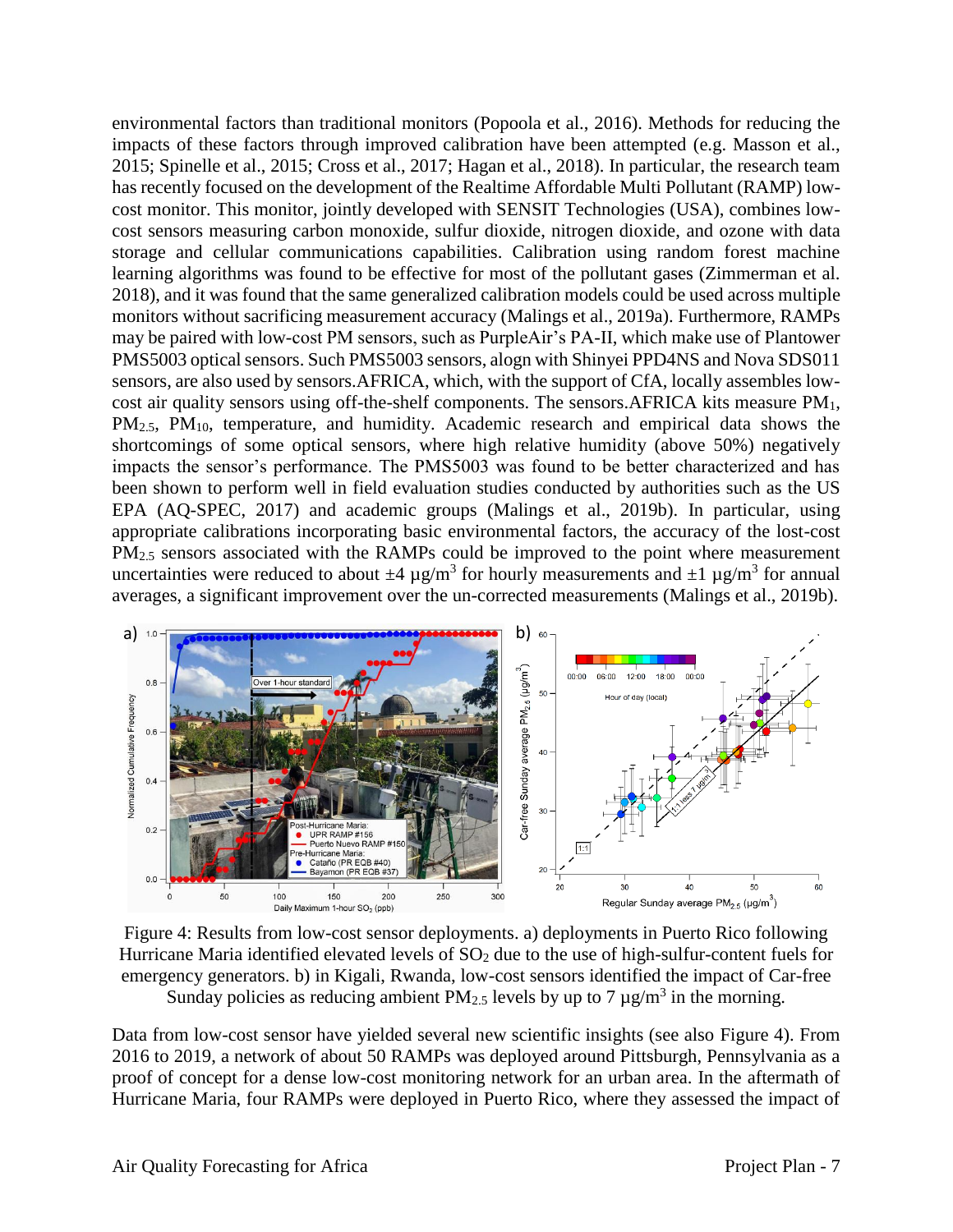the hurricane and subsequent recovery efforts (during which diesel with higher than normal sulfur content was used to power emergency generators) on local air quality (Subramanian et al., 2018). RAMP deployments in Kigali, Rwanda showed high nighttime PM2.5 levels resulting from cooking emissions, as well as significant diurnal variations in both CO and PM<sub>2.5</sub>.

# *Satellite data*

Satellites remotely monitor atmospheric pollution over wide areas of the earth's surface by measuring Aerosol Optical Depth (AOD) or other atmospheric properties. Multispectral analysis of IASI and GOME-2 measurements has provided a new capacity to estimate tropospheric ozone pollution levels down to the atmospheric boundary layer using satellite data (Cuesta et al., 2013). Some satellites, like the Sentinel-5P of the Copernicus Program with its TROPOMI instruments, can remotely monitor multiple air pollutants, including NO<sub>2</sub>, ozone, sulfur dioxide, carbon monoxide, and airborne particulate matter  $(PM_{2.5}$  and  $PM_{10}$ ), as well as several greenhouse gases such as carbon dioxide and methane (http://www.tropomi.eu/). The US MODIS system provides AOD measurements across the entire Earth every two days (Engel-Cox et al., 2004). Satellite air quality data products from many sources are available through the GEOSS portal. Satellites thus have the potential to provide data on a number of pollutants of interest at a worldwide scale.

However, there exist several limitations to satellite data. Satellite coverage is not continuous, and for a given point there may be hours or days between satellite passes. Even during satellite passes, cloud cover or atmospheric irregularities can disrupt data acquisition, and some instruments only acquire daytime data. Satellites do not necessarily measure pollutant concentrations at or near ground level, where pollutants impact human health directly (Cuesta et al., 2013). Furthermore, the algorithms used to extract air quality information from satellite data are not necessarily applicable worldwide or under all weather and atmospheric conditions, and may introduce significant bias between the remotely measured and true concentration; this is especially the case for Africa, where dust and fine aerosols are typically found much higher into the atmosphere than in other parts of the world, making assumptions about the relationship between PM and AOD less applicable here (van Donkelaar et al., 2015). To compensate, in situ measurement data may be used to recalibrate the concentration estimates from satellites (e.g. Han et al., 2018); unfortunately, Africa's sparse network of in situ monitors makes this especially difficult. Satellite downtime and delays in processing satellite data also mean that these data are not typically available in real time. Finally, the spatial resolution of satellite retrievals is limited to lower resolutions, from about 1 km for MODIS AOD data to about 7km or more for other pollutants from TROPOMI (http://www.tropomi.eu/), meaning local scale variability cannot be captured. These shortcomings can be mitigated by coupling satellite data to ground based monitoring. This allows for "filling the gap" between satellite passes, as well as providing a point of reference to recalibrate the satellite data so they better agree with the ground based measurements at locations where these overlap (i.e. so that any biases introduced by the calibration methods can be identified and removed).

# *Modeling approaches*

Air quality models, such as CHIMERE (Menut et al., 2013) or PMCAMx (Fountoukis et al., 2016) allow the simulation of past, present, and future air pollution. These models range in scale from global simulations to highly specialized local models, taking into account factors such as street canyons in urban areas. A big advantage of such models is the ability to predict temporal variations in air quality based on available and predicted meteorology. However, these models are computationally expensive and limits in the available input data will lead to unrealistic model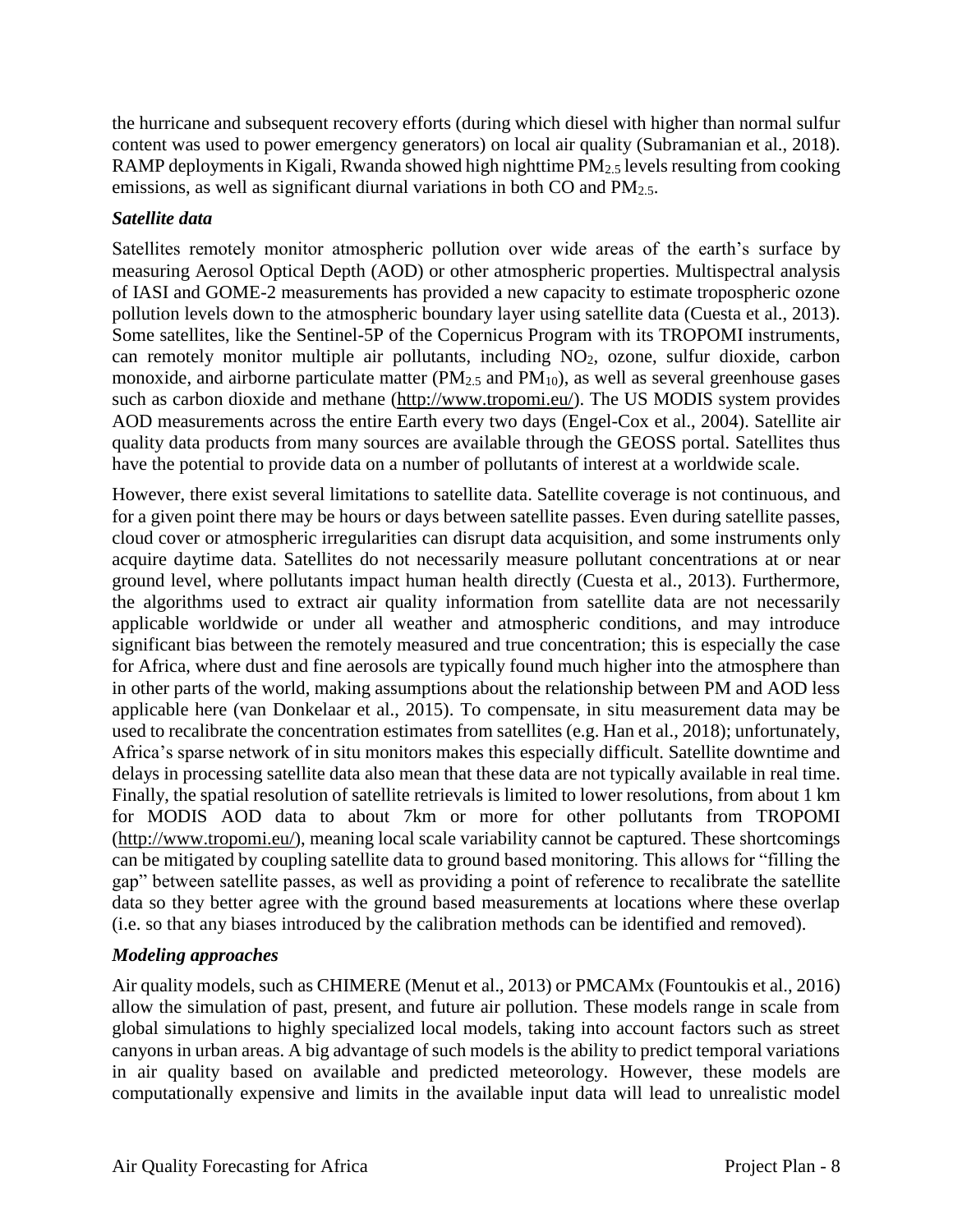outcomes. To compensate, model predictions are typically calibrated against in situ measurements such as those provided by traditional air quality monitoring networks (Jerrett et al., 2005a), much like what is done with satellite measurements. Even so, the models may not adequately capture local scale variability; analysis for RAMP data collected in Kigali, Rwanda has shown that, while global pollution models can capture background concentrations, they can significantly underestimate pollution in cities where population, emissions, and exposure are concentrated.

Simpler statistical models of air pollution, such as land use regression, attempt to explain air pollution as a function of the land usage, geographic, and demographic conditions of the surrounding areas and (in some cases) the time of day. However, these models tend to generalize poorly to regions different from those where they were developed (Hoek et al., 2008; Sally Liu et al., 2012) and cannot account for transient pollution events (e.g. from fires or dust storms). Models can fill in gaps in other data sources, including satellite data and locations unmonitored by traditional networks. However, all models require calibration against in situ measurements, meaning their applicability will continue to be constrained by the availability of data sources.

# *Bayesian probabilistic inference and learning*

Air quality data from traditional in situ monitoring networks, low-cost sensor systems, satellite retrievals, and computational models all have certain benefits and drawbacks. In many cases, the shortcomings of one system can be mitigated, at least in part, if data from other sources is available for calibration and to "fill in" gaps in the data. Bayesian probabilistic modeling provides a consistent theoretical framework under which such a multisource data fusion can be accomplished (Waltz and Llinas, 1990; Castanedo, 2013). In general, Bayesian probabilistic modeling implies the development of a statistical model of the quantity or quantities of interest (in this case, the concentrations of various air pollutants), serving as a "prior" model. Various sources of evidence or observations of the quantities of interest can be used to update this model, with the uncertainties in this evidence treated appropriately, resulting in a "posterior" model.

The use of probabilistic models to describe phenomena which vary in space and time (so called spatiotemporal random field modeling), together with the use of Bayesian techniques to update these probabilistic models using uncertain observations of the random fields, has an extensive history (see e.g. Cressie and Wikle, 2011). Malings et al. (2017) used a form of Bayesian probabilistic modeling know as a Gaussian Process modeling framework for the modeling of urban temperatures in heat wave scenarios via a probabilistic prior model. This model was then combined with temperature data from a variety of sources (such as long term regional temperature forecasts from computational weather models, high resolution urban microclimate simulations, and in situ weather station temperature measurements). The resulting posterior urban temperature models could be used to make improved predictions about the severity and duration of heat wave events, taking into account information from these various sources to better represent the intensity and duration of the heat wave overall as well as the specific effects in different areas of a city due to the urban heat island effect (Malings et al., 2017, 2018). This work provides a complete case study for the use of Bayesian spatiotemporal probabilistic modeling for phenomena such as air temperature (or even air quality) which vary over space and time and which can be measured by various instruments at different spatial and temporal resolutions.

Finally, Bayesian probabilistic modeling allows for preposterior analysis, or an analysis of the impacts of various information sources on the reduction of uncertainties between the prior and posterior models (Berger, 1993). Such an analysis can evaluate the relative "value" of different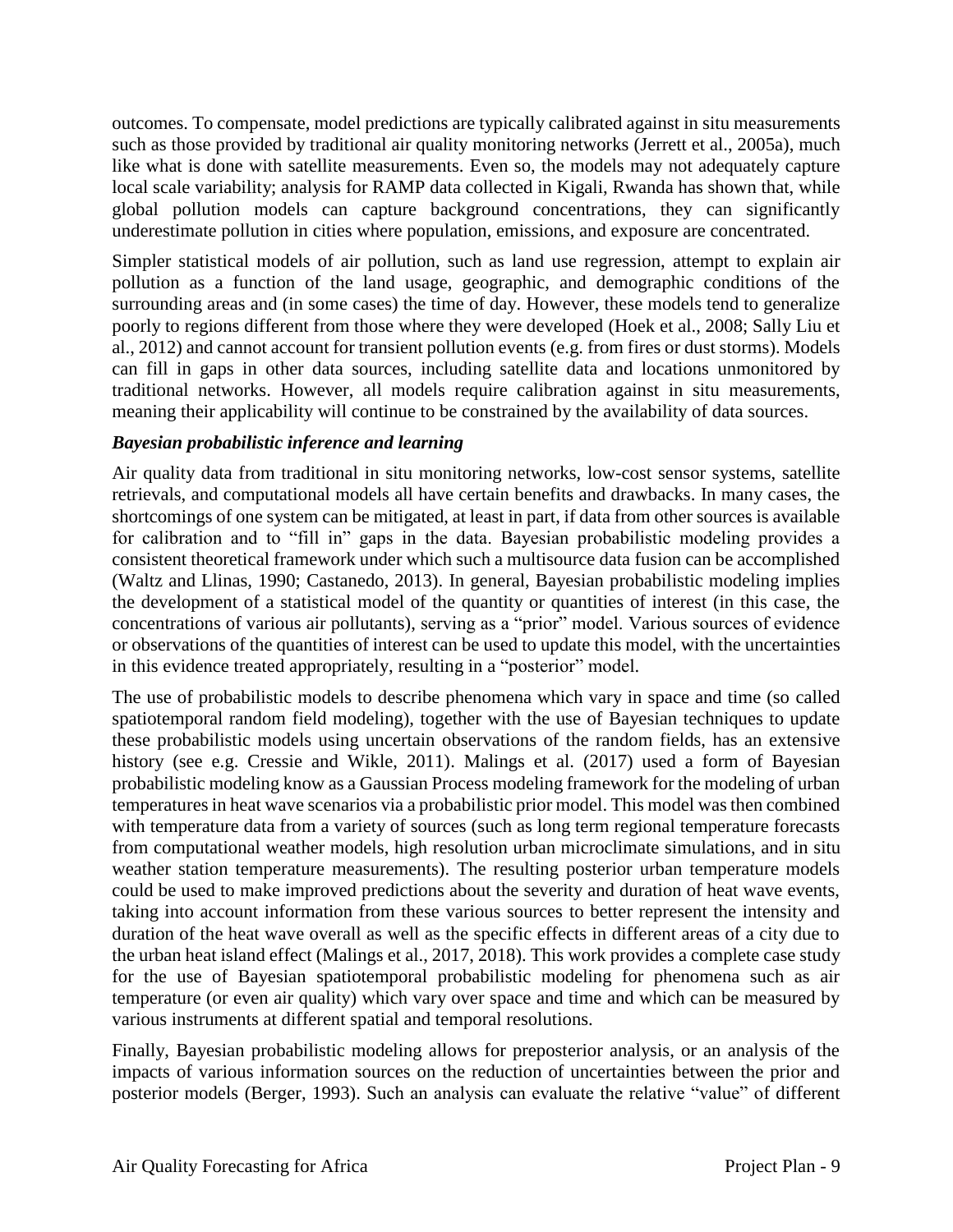sources of information, in terms of how their use leads to an improvement and reduction in uncertainty with respect to the prior model. Utilizing such an approach, not only can a Bayesian model incorporate information from different sources with different levels of uncertainty, but over time the system can "learn" the relative uncertainties, and thus the relative benefits, of different sources of information (Bergerson and Muehleisen, 2015; Maddox et al., 2019). Initially, such a system would have to be provided with an assumed "best guess" as to the uncertainties of different information sources. Over time, the system will be presented with more data from each source, and will be able to compare the evidence provided by each source to the "aggregate truth" derived from all data sources. In doing so, it would recalibrate its estimates of the uncertainties and/or biases inherent in each source. Thus, when new data were obtained from this source, the system would be able to more appropriately handle them in terms of their uncertainties compared with other sources and therefore in terms of their potential to improve the final aggregate truth model.

# *Identification of needs and project contributions*

No one source of air pollution information is sufficient to provide citizens, scientists, and policy makers with the measurement accuracy, spatial coverage and resolution, and timeliness to meet all of their data needs. Satellites may only provide coverage once or twice per day; computational models can provide higher temporal resolution, but both these and satellite data require calibration against ground-based monitors. This situation is exacerbated for Africa, where high accuracy in situ monitors are rare, global satellite information coverage may not accurately reflect local conditions, real time simulation models are too computationally costly to run, and low-cost sensors to fill gaps in the above systems are still an emerging and relatively inaccurate technology. However, together, these sources can fill in the gaps and cover the weaknesses of each other, with Bayesian probabilistic modeling providing a theoretical framework for integrating these data.

What is needed, and what we will develop in this project, is a practical implementation of a system as outlined above. It will interface with multiple open source online databases and correctly interpret and integrate their data, creating a single unified estimation of air quality across space and time and for different pollutants. This system will also be able to "learn" and adapt, for example by comparing data from different sources to appropriately assign uncertainties to these data based on how often and to what extent the different sources agree or disagree with one another.

# **Project Implementation Plan**

# *Phase 1: Technical*

# <span id="page-12-0"></span>Task 1: Gathering and interfacing data from multiple sources

Multiple sources of freely available air quality data for Africa will be considered for this project. This includes, but is not limited to, existing and future RAMP low-cost sensor data (pghaqmap.com), sensors.AFRICA's low-cost PM sensors (sensors.africa), air quality data available through the OpenAQ API (openaq.org), the PurpleAir network of low-cost PM sensors (purpleair.com), and satellite data accessible through the GEOSS Platform. In interfacing these sources, the project will make use of GEOSS technical standards to ensure compatibility.

*Goals:* To develop a system to automatically query various databases for freely available air quality data from worldwide sources. This system should be inherently adaptable and expandable to include new data sources as they become available, with data from all sources being translated to a common format and integrated into a common multisource database.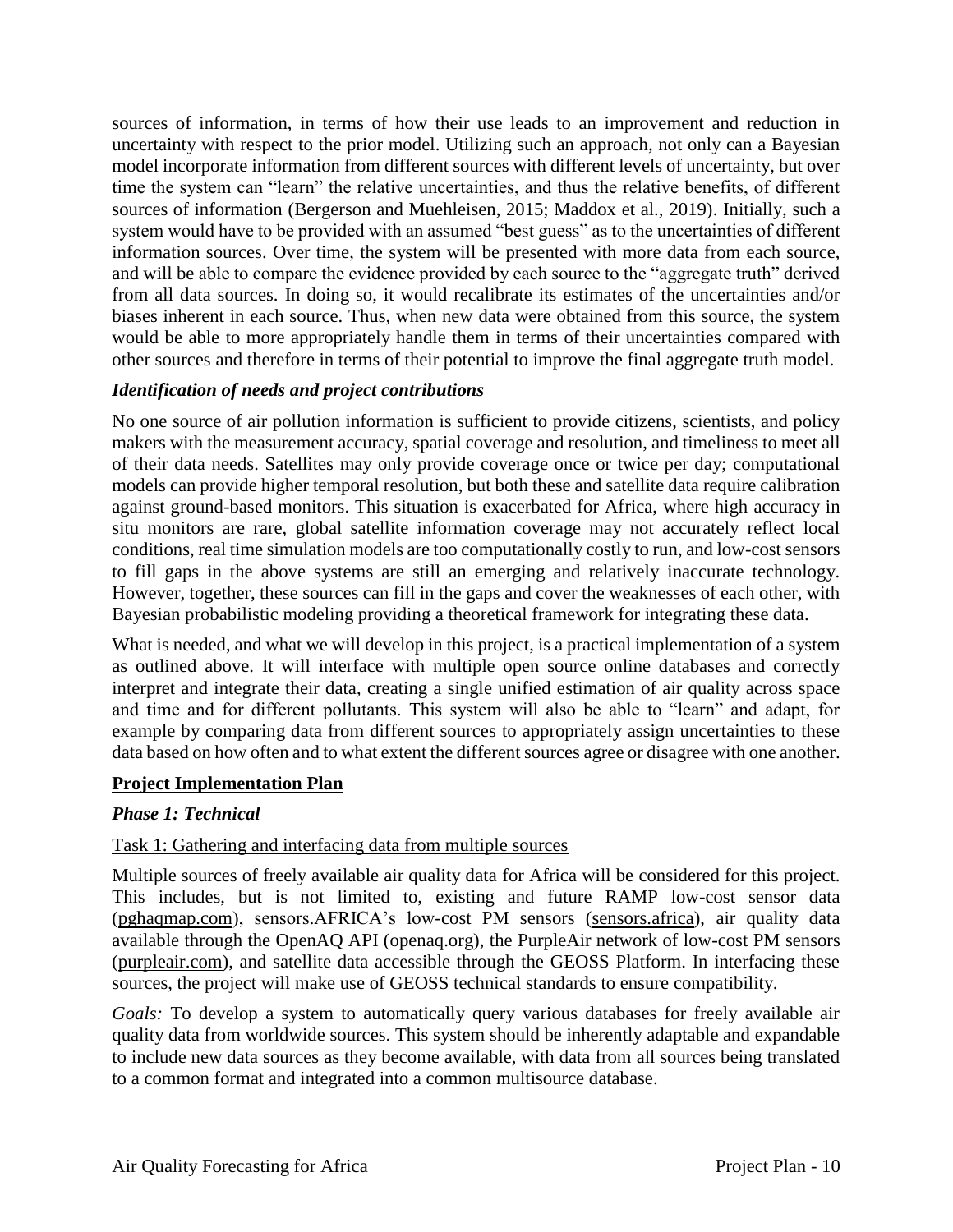## <span id="page-13-0"></span>Task 2: Bayesian data fusion and learning

Initially, uncertainties will be assigned to different data sources based on a literature review of uncertainty estimates, as well as prior assessments conducted with RAMP sensors and sensors.AFRICA's sensors. Uncertainties will be divided into "bias" and "noise", representing systematic offsets to which the sources are susceptible (including how offsets might change over time) and instantaneous differences between measurements due to inherent sensor noise. These prior estimates of uncertainty will be updated over time through Bayesian learning techniques. For example, the database of Task 1 will be periodically queried to identify collocated measurements, which can be compared to each other to revise uncertainty estimates.

*Goals:* To develop, test, and implement a system for quantifying the uncertainties in data from disparate sources using Bayesian techniques. This system must operate alongside the multisource database developed in [Task 1,](#page-12-0) using information provided by this database to update its uncertainty estimates while feeding these estimates back to the database for use with later tasks.

## <span id="page-13-1"></span>Task 3: Spatial interpolation of data

Simple spatial interpolation between measurement locations based on relative distances is often insufficient to capture gradients in an urban environment (e.g. Schneider et al., 2017). A probabilistic prior model making use of factors such as land use may therefore be necessary to provide the necessary spatial fidelity. In specific regions, high resolution satellite or model simulation data may be available to substitute for these land use-based estimates. These two methods may also be combined; land use regression models can be calibrated using high resolution multisource data where available, and then generalized to other regions where data are sparser. Thus, this task will determine generally applicable methods of utilizing the dense multisource data from [Task 1](#page-12-0) to learn spatial patterns and relationships between air quality and geographic or land use factors. These patterns will form the priors for Bayesian inference of spatial pollution, to be combined with local multisource data to create the posterior pollution and uncertainty maps.

*Goals:* To develop, test, and implement a system for performing spatial interpolation of air pollution information using multisource data as compiled in [Task 1.](#page-12-0) This system must respect the relative uncertainties of different sources quantified in [Task 2](#page-13-0) and must recognize spatial patterns and features of air pollution and replicate these where applicable as part of its interpolations.

## <span id="page-13-2"></span>Task 4: Temporal forecasting of data

Short term air quality forecasting will use common recurring patterns (e.g. diurnals) of air quality in different areas from the data of [Task 1.](#page-12-0) These patterns (the prior) will be combined with recent air quality data (reflecting transient pollution events) via Bayesian inference to create the posterior forecast. As in [Task 3,](#page-13-1) the appropriate methods for doing this remain an open research question. Therefore, as part of this task, different methods of performing this integration will be investigated and tested. Finally, residual uncertainty in forecasts will be quantified (e.g. we expect uncertainty to increase as prediction lead time increases, up to the limit of longterm aleatory uncertainty).

*Goals:* To develop, test, and implement a system for performing temporal forecasting of air pollution information using multisource data as compiled in [Task 1,](#page-12-0) respecting the relative uncertainties of different data sources as quantified in [Task 2.](#page-13-0) This system will make use of recurring temporal pollution patterns and extrapolate these forwards in time where applicable.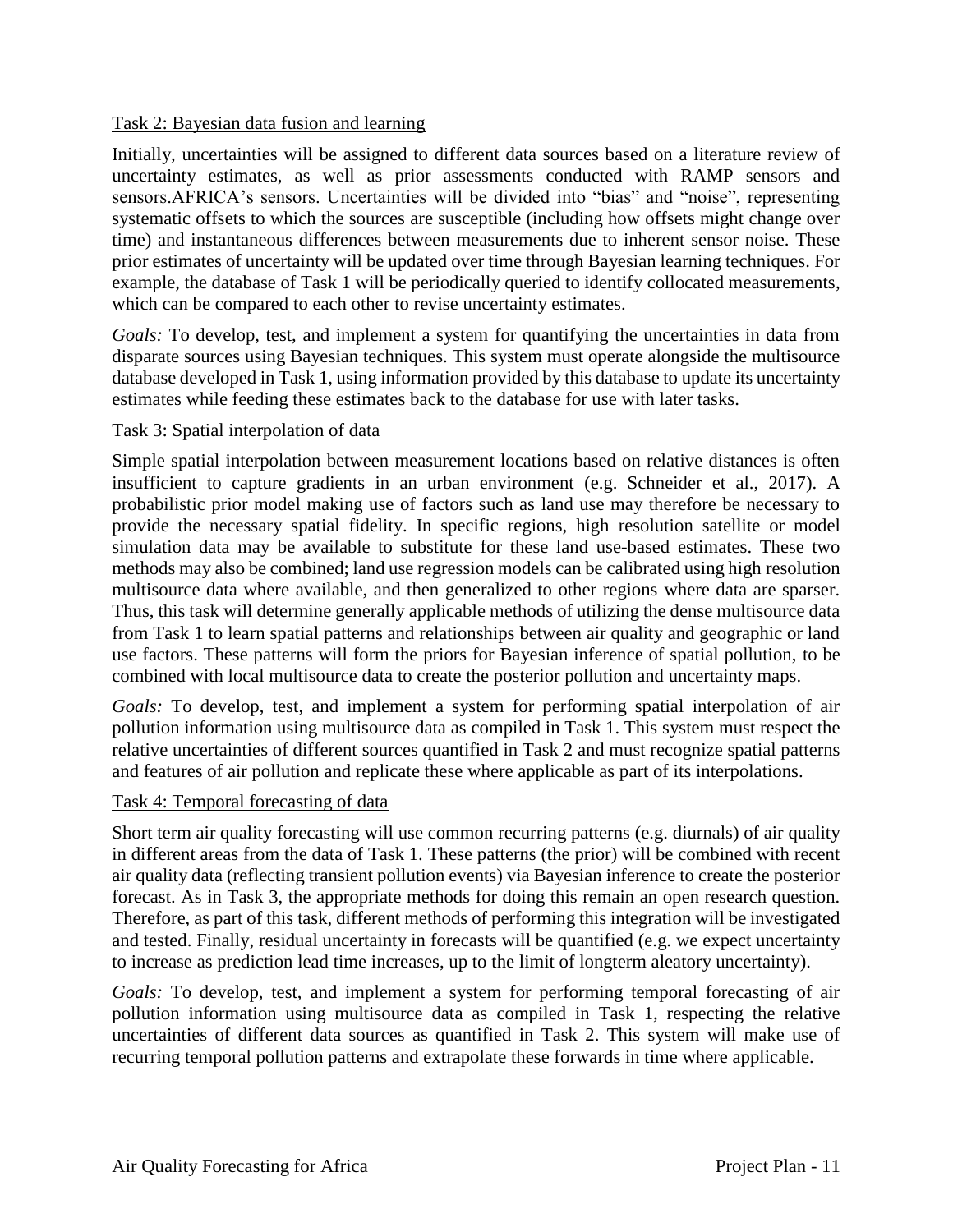## *Phase 2: Implementation*

## Task 5: Visualization of data interpolation and forecasting

The data and Bayesian inference tools described previously must have their results presented in a suitable manner. Therefore, in this task, a web based tool for querying the multisource dataset of [Task 1,](#page-12-0) as well as accessing the inferences of [Task 3](#page-13-1) and [Task 4,](#page-13-2) will be created, building upon the existing system of sensors.AFRICA (map.aq.sensors.africa). Options will be provided for data screening, e.g. only presenting data from certain sources, or presenting multisource data without interpolation or forecasts. Options for quantitative or qualitative presentations will also be given, e.g. a quantitative presentation including uncertainties versus a qualitative presentation of "clean" versus "polluted" areas. Different timescales will be considered, including near real time information, near term forecasting, and historical information on seasonal or annual averages.

*Goals:* To present the results of products generated in [Task 3](#page-13-1) and [Task 4,](#page-13-2) including residual uncertainties, in a clear visually interpretable manner, e.g. using maps. Where desired, methods for converting quantitative into qualitative information will be used. This task will require input from social scientists concerning the best way to convey these various data to different audiences.

## <span id="page-14-0"></span>Task 6: Program integration and testing

Integration of all the previously described components of the project into a single cohesive program is encapsulated under this task. It must be ensured that the resulting program can run under a variety of different usage cases and on a variety of platforms, especially smartphones. Additional elements necessary for the project, such as SMS based alert systems and user feedback collection tools, will be developed in collaboration with CfA as part of this task.

*Goals:* To combine outputs of Tasks 1-5 in a system implemented using cloud computing services.

## <span id="page-14-1"></span>Task 7: Pilot deployment and user interaction studies

Once system development is completed under [Task 6,](#page-14-0) a pilot deployment of the program will be conducted. This will represent a limited release of the system to selected users (e.g. air quality specialists including researchers, activists, educators, and decision makers worldwide) and to general users in a small geographical area (e.g. Kigali, Rwanda; Nairobi, Kenya; and Lagos, Nigeria). This task requires extensive coordination with local community groups and stakeholders to ensure participation of a representative group of anticipated product users, as well as to facilitate the gathering of anonymous user feedback though the website. KCRC and CfA will provide the necessary on-the-ground support at this stage. Engagement with key stakeholders of interest, such as local environmentalists, decision makers, educators, and researchers, is of particular importance during the pilot deployment to ensure their needs are being met.

*Goals:* To collect information on the performance of the complete program, especially on the ways users interact with the system and how useful its features are to different groups of users.

## *Phase 3: Usage*

## <span id="page-14-2"></span>Task 8: System refinement and launch

Following [Task 7,](#page-14-1) modifications of the system will be made. It is likely that many modifications will be required for the user interface system, to ensure that the information which is most useful to the general public is most readily accessible, and that the interface strikes an appropriate balance between ease of use and comprehensiveness in the data it provides. An additional round of pilot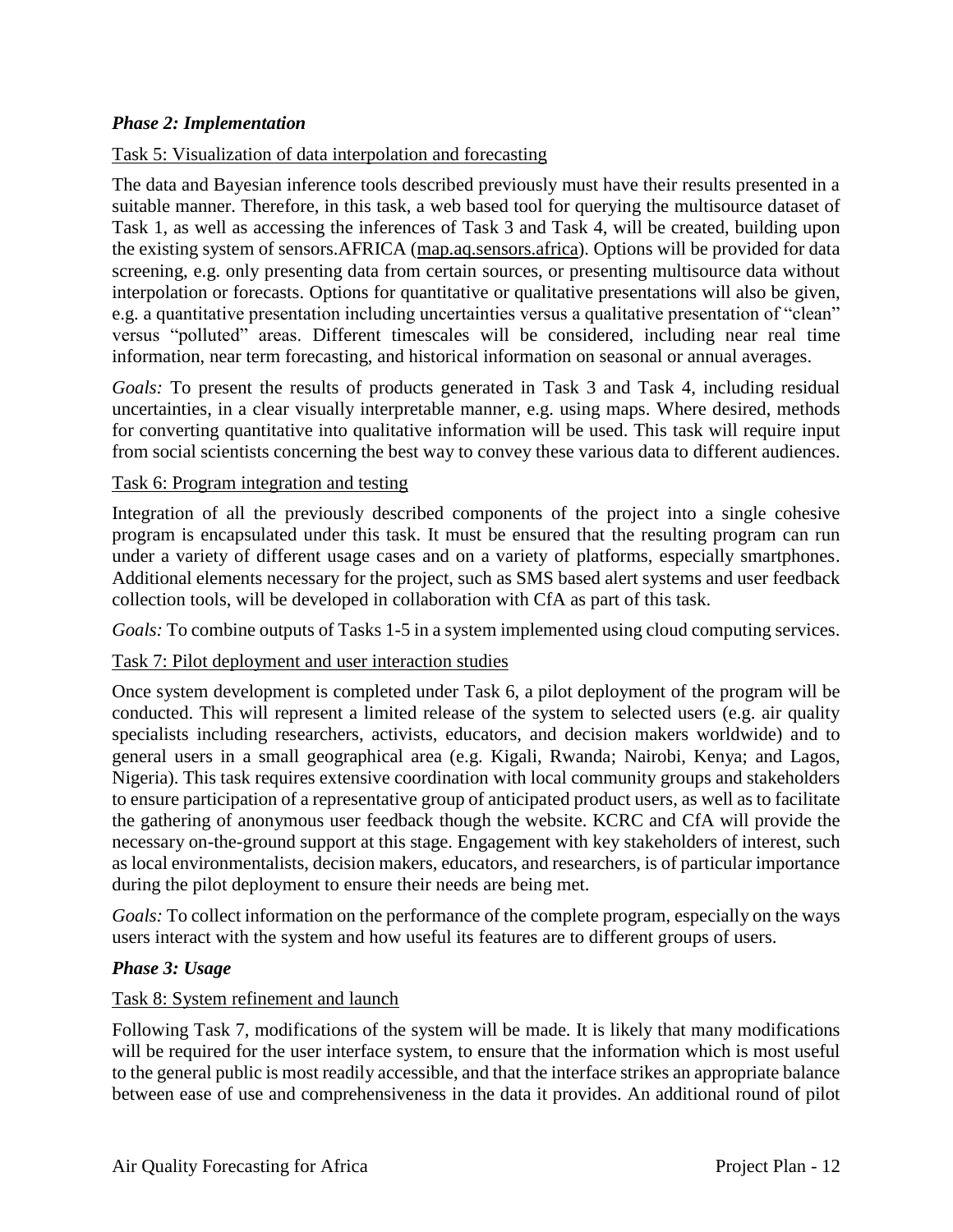testing for the system may also be required. Once these refinements are substantially completed, the system will be released generally. At this stage, the finalized system's source code, including tools for interfacing with and combining data from existing free online data sources, will be made freely available to the general public, in accordance with GEOSS Data Sharing Principles.

*Goals:* To adapt and improve the existing program, based on the results of [Task 7,](#page-14-1) to the point where it can be deployed for use by the general public.

## <span id="page-15-0"></span>Task 9: System management and expansion in cooperation with local users and developers

As the project's system is deployed, we will seek new opportunities to continue and expand the project's tools into the future. This effort will heavily focus on involving local users and software developers in the project, especially students who were involved in initial pilot deployments. It is especially important at this stage to involve educators who will make use of the system as a tool to educate students about air quality and other environmental health and justice issues. The involvement of computer engineering and information technology students at CMU-Africa and CfA contributors from a variety of backgrounds will foster a new generation of computer scientists who will support and expand the system in the future.

*Goals:* To facilitate the operation and expansion of the system through interactions with local users and developers, building local and community capacity to interact with and improve the system.

# Task 10: Ongoing improvement and expansion based on user and stakeholder input

Beginning with the initial deployment of the system and continuing into the future, periodic reassessments of the system in terms of its functionality, how it is being used, and how it might be expanded should be conducted. Again, involvement of a broad range of stakeholders will be important to ensure these reevaluations are honest and beneficial. Through the efforts of [Task 9,](#page-15-0) the pool of engaged active users who can provide beneficial inputs, as well as the pool of programmers and local entrepreneurs capable of expanding the system, should be continuously expanding. A system of accountability of the managers of the system to its users should also be established to ensure that the recommendations of these reevaluations are implemented.

*Goals:* To conduct periodic reassessment of the system and any new functionalities which might be added, based on feedback from users and engagement with community groups and stakeholders.

# **Web Services Needs**

A preliminary analysis of the web services needs of this project was conducted using the Amazon Web Services simple monthly calculator tool [\(http://calculator.s3.amazonaws.com/index.html\)](http://calculator.s3.amazonaws.com/index.html). This estimate used the template of a large web-based application as a starting point, and several specific additional capabilities were added. Ultimately, it was determined that a web services cost of approximately \$2750 per month is likely required to support the needs of this project. This translates to a total cost of \$99000 over three years. This estimate includes:

- At least 6 large servers for running data analysis and web based applications, allowing for redundancy and simultaneous operations of multiple instances for testing purposes.
- At least 2 Terabytes of data storage for multisource air quality data; this may need to be expanded depending on the number of different sources incorporated into the project.
- At least two large database instances for multisource air quality data storage and storage of additional data generated as a result of Bayeisan learning and inference processes.
- Access to a large computing cluster for computationally intensive Bayesian learning.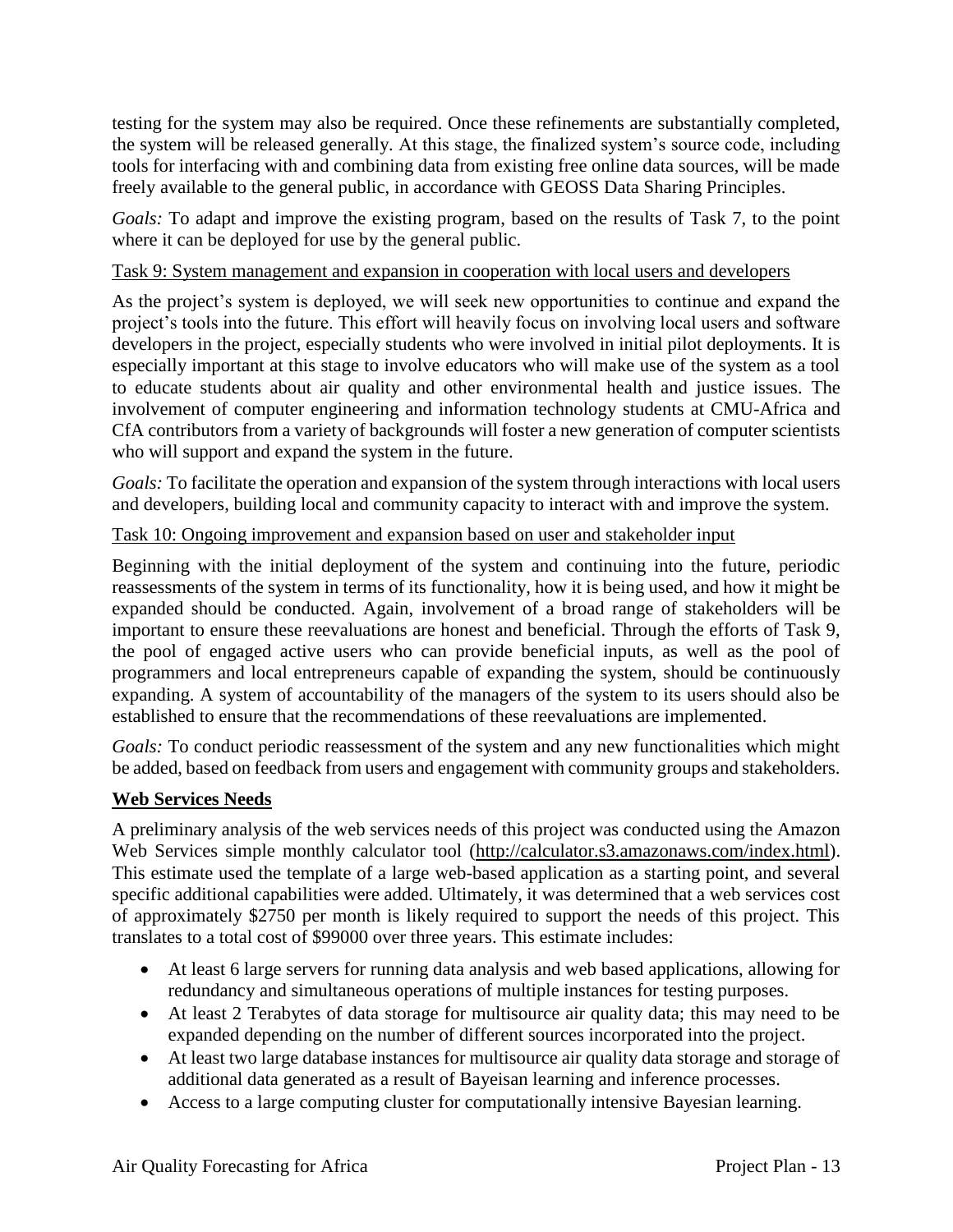• Amazon simple notification services, processing at least 1000 mobile notifications per month (this may need to be increased based on results of the pilot deployment of [Task 7\)](#page-14-1).

## **Other Sources of Support**

Other needs of this project, including coordination activities and meetings with local stakeholders, will be supported through the "Make Air Quality Great Again" project [\(http://osu-efluve.u](http://osu-efluve.u-pec.fr/presentation/actualites/programme-make-our-planet-great-again-l-upec-encore-a-l-honneur-avec-l-accueil-d-un-laureat-a-l-osu-efluve-841917.kjsp)[pec.fr/presentation/actualites/programme-make-our-planet-great-again-l-upec-encore-a-l](http://osu-efluve.u-pec.fr/presentation/actualites/programme-make-our-planet-great-again-l-upec-encore-a-l-honneur-avec-l-accueil-d-un-laureat-a-l-osu-efluve-841917.kjsp)[honneur-avec-l-accueil-d-un-laureat-a-l-osu-efluve-841917.kjsp\)](http://osu-efluve.u-pec.fr/presentation/actualites/programme-make-our-planet-great-again-l-upec-encore-a-l-honneur-avec-l-accueil-d-un-laureat-a-l-osu-efluve-841917.kjsp). This project is supported by the French National Research Agency (Project number ANR-18-MPGA-0011) as part of the "Make Our Planet Great Again (MOPGA)" program. This grant supports PI Subramanian through 2022 and Malings through 2020, and can be used to support additional activities of the project as needed.

CfA uses civic (open source) technology and open data to empower citizens since 2012. CfA is a registered not for profit organization in South Africa with subsidiary organizations in Kenya and Nigeria. We work as a federation of country-based Code organizations in Kenya, Morocco, Nigeria, Sierra Leone, South Africa, Tanzania, Uganda with additional affiliate networks in 10 other African countries. CfA was established with a seed grant by the Bill & Melinda Gates Foundation (BMGF) in 2012, and has since won renewed grants from BMGF, as well as other major impact investors/donors in the "tech for good" space based on the success and impact of our work. sensors.AFRICA is a CfA initiative which uses low-cost air quality sensors to monitor and collect data in real-time, working with community organizations in a number of African countries.

## **Project Timeline**

[Table 1](#page-16-0) presents the proposed project timeline. Initial system development (Tasks 1 through 5) will begin in year 1, continuing on as required. An initial pilot deployment [\(Task 7\)](#page-14-1) is scheduled for year 2. The result of this pilot deployment will inform final redesign and launch of the system [\(Task 8\)](#page-14-2) during year 3, when project sustainment activities (Tasks 9 and 10) will also begin.

<span id="page-16-0"></span>

## Table 1: Proposed project timeline

## **Anticipated Outcomes**

Besides the development of a system for multisource air quality data assimilation, interpolation, prediction, and presentation, as outlined above, several additional outcomes are anticipated.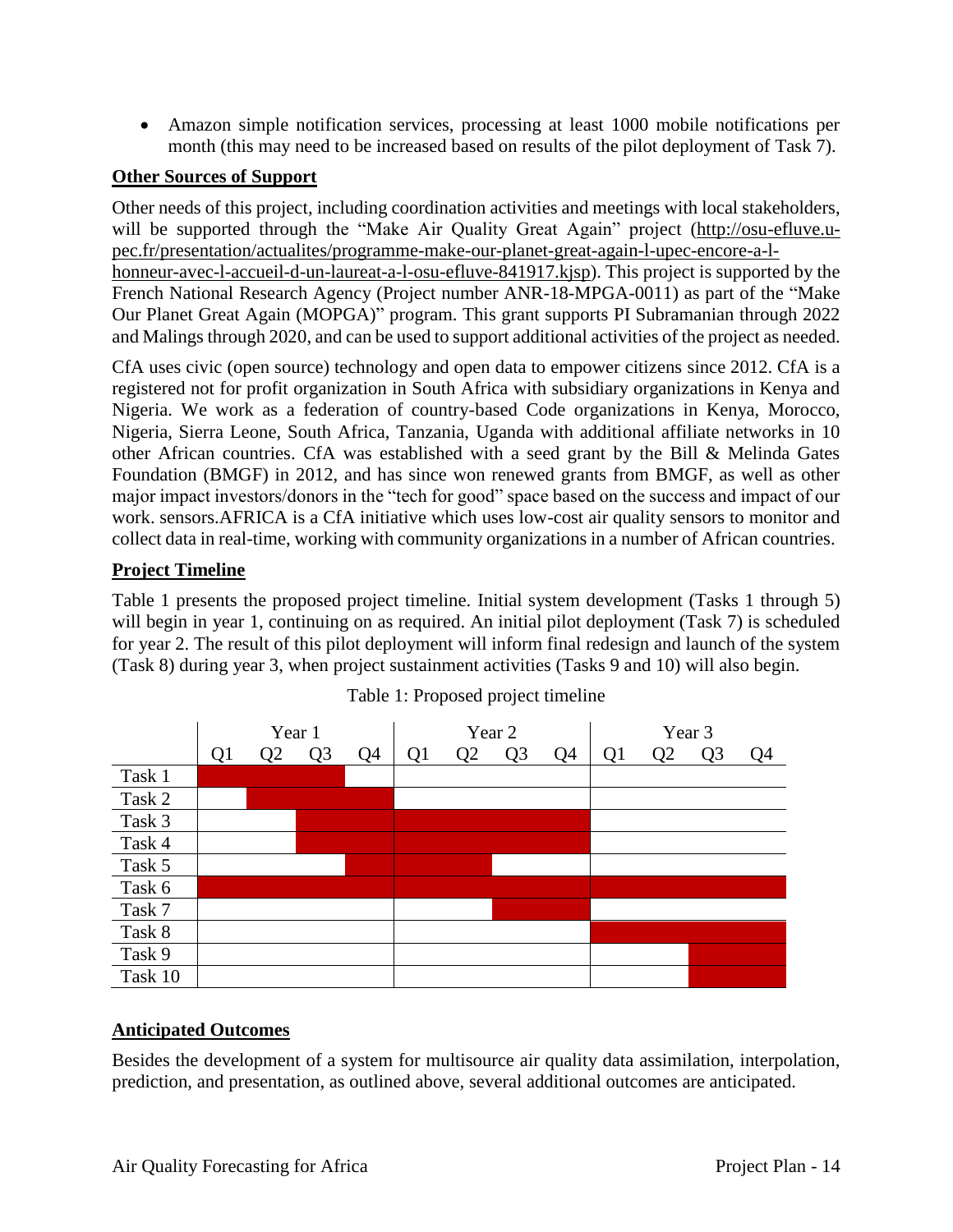## *Research relevant outcomes*

The proposed research into Bayesian learning methods and data fusion will have applications well beyond the current project. For air quality researchers, the developed techniques and the platform for multisource air quality data integration will be widely applicable globally. Insights gained into spatial and temporal patterns of air pollution via Bayesian learning from a rich multisource dataset will provide numerous opportunities for air quality research and discovery. For the larger scientific community, innovations in Bayesian modeling of spatiotemporal phenomena and multisource data assimilation and integration developed as a result of this project will be widely disseminated in journals and at conferences (IEEE, American Geophysical Union and European Geosciences Union meetings, Africa Innovation Summit), such that these innovations can be applied to other realms of research.

## *Policy relevant outcomes*

UN 2030 Agenda for Sustainable Development: The primary goal of this project, to provide a system for disseminating multisource information about air pollution, directly supports Goals 3 and 4 of the UN 2030 Agenda for Sustainable Development. Namely, it supports health and wellbeing by providing timely, actionable information on local air quality. It also supports education by providing a broadly accessible resource of air quality information which educators can use to engage with students on issues of environmental quality and justice, as well as directly supporting the education of students who will be involved in the project. This project is also aligned with Goal 9 (providing freely accessible digital infrastructure for air quality data) and Goal 13 (the air quality parameters included in this project include several greenhouses gases).

Paris Agreement: The UN and WHO emphasize the link between air quality and climate change, stating that "climate change is intricately tied to air quality" (Sarmad, 2018). Thus, by providing a global platform for access to multisource air quality data, this project will provide an important tool for assessing climate change drivers and impacts as well. This will be especially important for developing nations, which do not have access to dense networks for collecting local air quality data and therefore must rely on other sources of information to track greenhouse gases.

Sendai Framework for Disaster Risk Reduction: The Sendai Framework for Disaster Risk Reduction includes "focusing on monitoring, assessing and understanding disaster risk and sharing such information"; this project proposes a platform for freely disseminating information on the risks of air pollution. The framework also proposes to "substantially increase the availability of and access to multihazard early warning systems and disaster risk information and assessments to people by 2030"; this project proposes a form of local air pollution hazard information system, combined with near term forecasts for early warning. The frameworks also advocates accounting for the needs of different classes of users of hazard data, as well as promoting real time access to space based and in situ data and utilizing advances in information and communications technology to improve data analysis and dissemination. This project develops such a system for data analysis and dissemination and will incorporate feedback from different users in the development of its data visualization tools.

AfriGEOSS: Through coordination with GEOSS, this project will contribute to the goals of AfriGEOSS by increasing accessibility for earth observation data in Africa and by combining it with other data sources. Also, coordinated in situ observations networks in Africa, especially those involving low-cost sensors for previously unmonitored or undermonitored regions, will be facilitated by this program, as their data will also be integrated into the proposed system.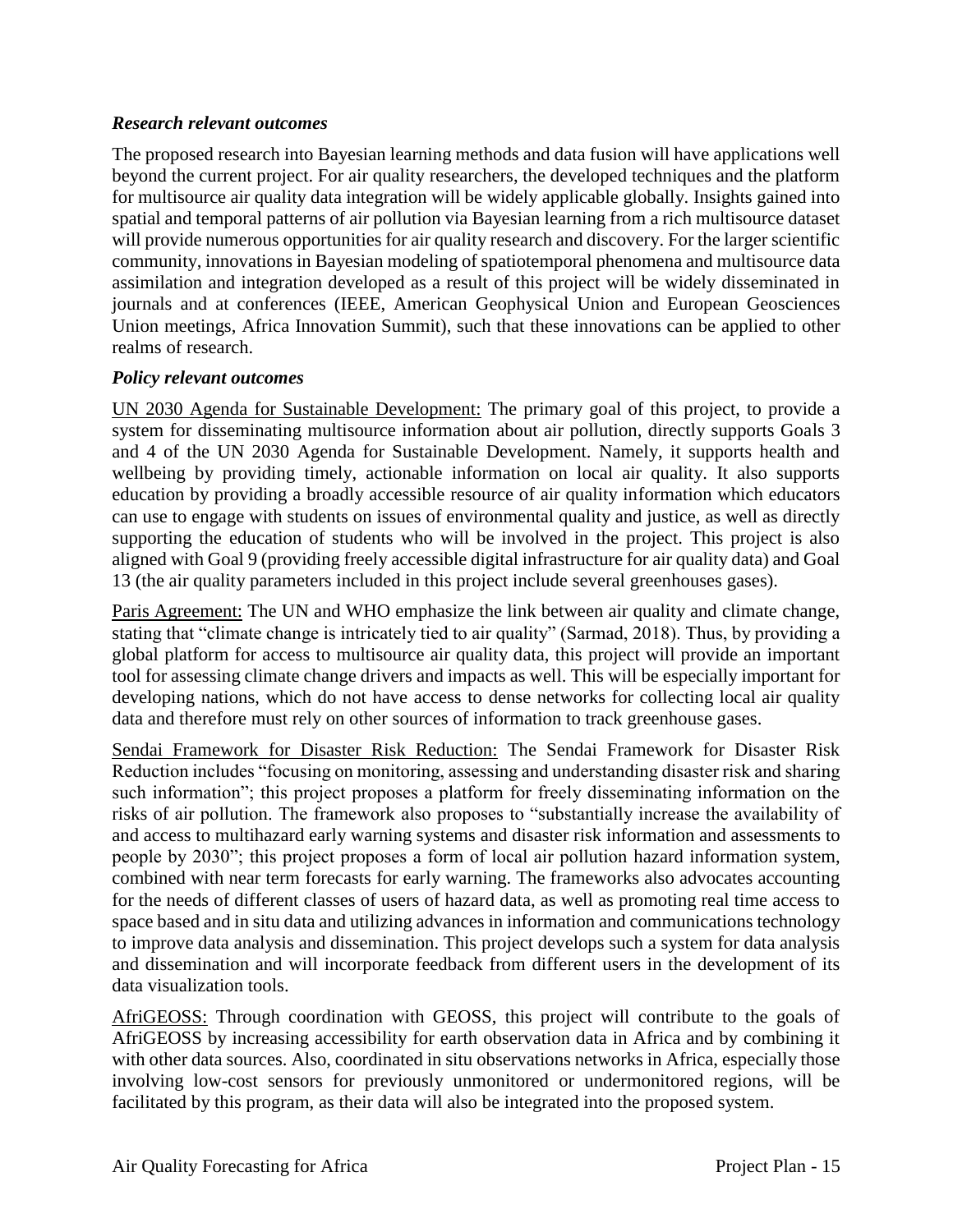#### **References**

- Abel, D.W., Holloway, T., Harkey, M., Meier, P., Ahl, D., Limaye, V.S., Patz, J.A., 2018. Airquality-related health impacts from climate change and from adaptation of cooling demand for buildings in the eastern United States: An interdisciplinary modeling study. PLOS Medicine 15, e1002599. https://doi.org/10.1371/journal.pmed.1002599
- Apte, J.S., Marshall, J.D., Cohen, A.J., Brauer, M., 2015. Addressing Global Mortality from Ambient PM2.5. Environmental Science & Technology 49, 8057–8066. https://doi.org/10.1021/acs.est.5b01236
- AQ-SPEC, 2017. PurpleAir PA-II Sensor Evaluation Report, Air Quality Sensor Performance Evaluation Center. South Coast Air Quality Management District.
- Bell, M.L., Ebisu, K., Belanger, K., 2007. Ambient Air Pollution and Low Birth Weight in Connecticut and Massachusetts. Environmental Health Perspectives 115, 1118–1124. https://doi.org/10.1289/ehp.9759
- Berger, J.O., 1993. Statistical decision theory and Bayesian analysis, 2nd ed, Springer series in statistics. Springer-Verlag, New York.
- Bergerson, J., Muehleisen, R., 2015. Bayesian Large Model Calibration Using Simulation and Measured Data for Improved Predictions. SAE International Journal of Passenger Cars - Mechanical Systems 8. https://doi.org/10.4271/2015-01-0481
- Bond, T.C., Doherty, S.J., Fahey, D.W., Forster, P.M., Berntsen, T., B. J. DeAngelo, M. G. Flanner, S. Ghan, B. Kaercher, D. Koch, S. Kinne, Y. Kondo, P. K. Quinn, M. C. Sarofim, M. G. Schultz, M. Schulz, C. Venkataraman, H. Zhang, S. Zhang, N. Bellouin, S. K. Guttikunda, P. K. Hopke, M. Z. Jacobson, J. W. Kaiser, Z. Klimont, U. Lohmann, J. P. Schwarz, D. Shindell, T. Storelvmo, S. G. Warren, C. S. Zender, 2013. Bounding the role of black carbon in the climate system: A scientific assessment. Journal of Geophysical Research-Atmospheres 118, 5380–5552.
- Brauer, M., Amann, M., Burnett, R.T., Cohen, A., Dentener, F., Ezzati, M., Henderson, S.B., Krzyzanowski, M., Martin, R.V., Van Dingenen, R., van Donkelaar, A., Thurston, G.D., 2012. Exposure Assessment for Estimation of the Global Burden of Disease Attributable to Outdoor Air Pollution. Environmental Science & Technology 46, 652–660. https://doi.org/10.1021/es2025752
- Brook, R.D., Rajagopalan, S., Pope, C.A., Brook, J.R., Bhatnagar, A., Diez-Roux, A.V., Holguin, F., Hong, Y., Luepker, R.V., Mittleman, M.A., Peters, A., Siscovick, D., Smith, S.C., Whitsel, L., Kaufman, J.D., on behalf of the American Heart Association Council on Epidemiology and Prevention, Council on the Kidney in Cardiovascular Disease, and Council on Nutrition, Physical Activity and Metabolism, 2010. Particulate Matter Air Pollution and Cardiovascular Disease: An Update to the Scientific Statement From the American Heart Association. Circulation 121, 2331–2378. https://doi.org/10.1161/CIR.0b013e3181dbece1
- Castanedo, F., 2013. A Review of Data Fusion Techniques. The Scientific World Journal 2013, 1– 19. https://doi.org/10.1155/2013/704504
- Cressie, N.A.C., Wikle, C.K., 2011. Statistics for spatio-temporal data, Wiley series in probability and statistics. Wiley, Hoboken, N.J.
- Cross, E.S., Williams, L.R., Lewis, D.K., Magoon, G.R., Onasch, T.B., Kaminsky, M.L., Worsnop, D.R., Jayne, J.T., 2017. Use of electrochemical sensors for measurement of air pollution: correcting interference response and validating measurements. Atmospheric Measurement Techniques 10, 3575–3588. https://doi.org/10.5194/amt-10-3575-2017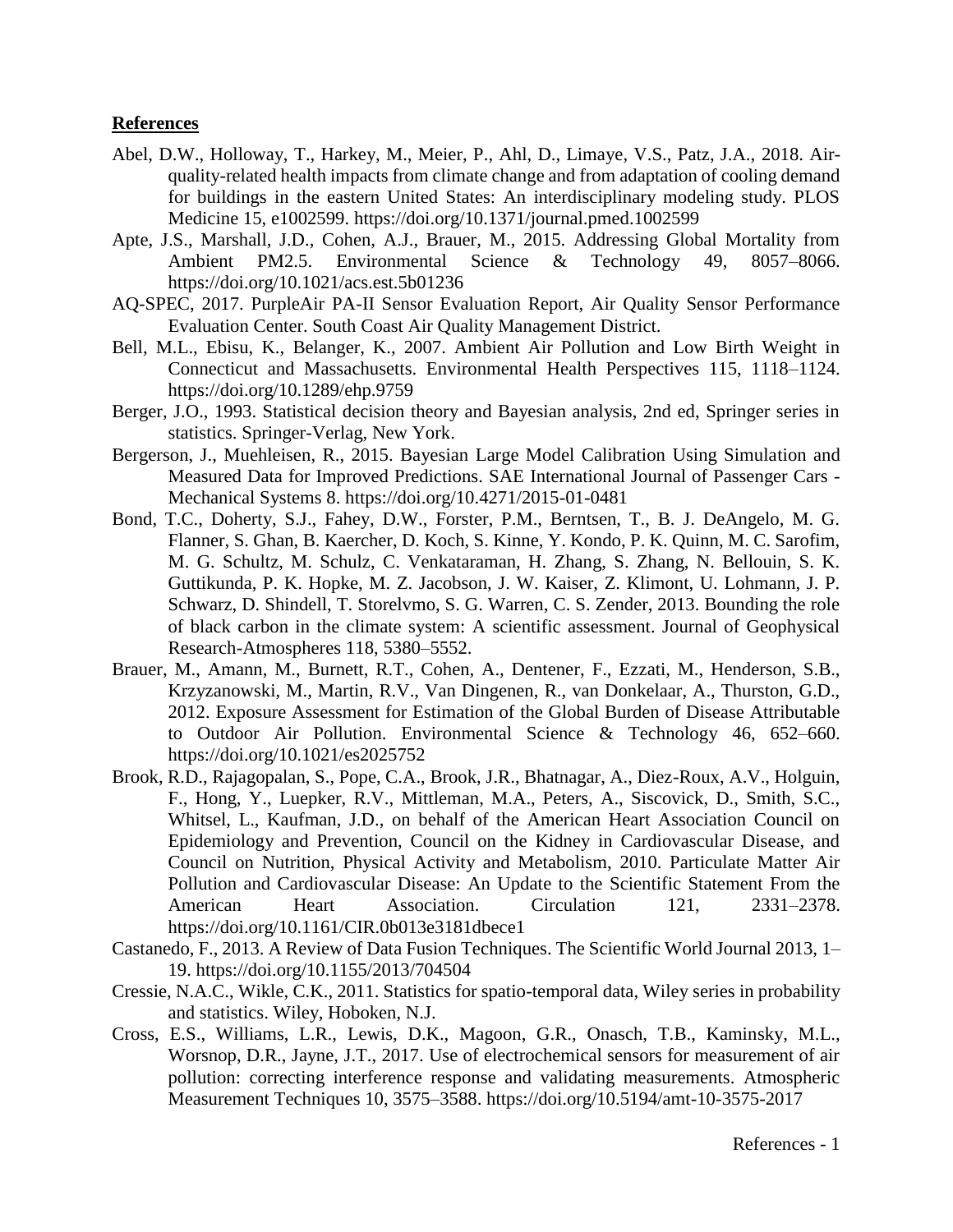- Cuesta, J., Eremenko, M., Liu, X., Dufour, G., Cai, Z., Hopfner, M., von Clarmann, T., Sellitto, P., Foret, G., Gaubert, M., Beekmann, M., Orphal, J., Chance, K., Spurr, R., Flaud, J.-M., 2013. Satellite observation of lowermost tropospheric ozone by multispectral synergism of IASI thermal infrared and GOME-2 ultraviolet measurements. Atmos. Chem. Phys. 13, 9675–9693.
- DeWitt, H.L., Gasore, J., 2018. The Rwanda Climate Observatory: Developing climate science in East Africa. Clean Air Journal 28. https://doi.org/10.17159/2410-972x/2018/v28n2a15
- Di, Q., Wang, Yan, Zanobetti, A., Wang, Yun, Koutrakis, P., Choirat, C., Dominici, F., Schwartz, J.D., 2017. Air Pollution and Mortality in the Medicare Population. New England Journal of Medicine 376, 2513–2522. https://doi.org/10.1056/NEJMoa1702747
- Engel-Cox, J.A., Holloman, C.H., Coutant, B.W., Hoff, R.M., 2004. Qualitative and quantitative evaluation of MODIS satellite sensor data for regional and urban scale air quality. Atmospheric Environment 38, 2495–2509. https://doi.org/10.1016/j.atmosenv.2004.01.039
- English, P.B., Olmedo, L., Bejarano, E., Lugo, H., Murillo, E., Seto, E., Wong, M., King, G., Wilkie, A., Meltzer, D., Carvlin, G., Jerrett, M., Northcross, A., 2017. The Imperial County Community Air Monitoring Network: A Model for Community-based Environmental Monitoring for Public Health Action. Environ Health Perspect 125, 074501. https://doi.org/10.1289/EHP1772
- Fountoukis, C., Megaritis, A.G., Skyllakou, K., Charalampidis, P.E., van der Gon, H.A.D.C., Crippa, M., Prevot, A.S.H., Fachinger, F., Wiedensohler, A., Pilinis, C., Pandis, S.N., 2016. Simulating the formation of carbonaceous aerosol in a European Megacity (Paris) during the MEGAPOLI summer and winter campaigns. Atmos. Chem. Phys. 26, 3727–3741.
- Hagan, D.H., Isaacman-VanWertz, G., Franklin, J.P., Wallace, L.M.M., Kocar, B.D., Heald, C.L., Kroll, J.H., 2018. Calibration and assessment of electrochemical air quality sensors by colocation with regulatory-grade instruments. Atmospheric Measurement Techniques 11, 315–328. https://doi.org/10.5194/amt-11-315-2018
- Han, W., Tong, L., Chen, Y., Li, R., Yan, B., Liu, X., 2018. Estimation of High-Resolution Daily Ground-Level PM2.5 Concentration in Beijing 2013–2017 Using 1 km MAIAC AOT Data. Applied Sciences 8, 2624. https://doi.org/10.3390/app8122624
- Heft-Neal, S., Burney, J., Bendavid, E., Burke, M., 2018. Robust relationship between air quality and infant mortality in Africa. Nature 559, 254–258. https://doi.org/10.1038/s41586-018- 0263-3
- Hoek, G., Beelen, R., de Hoogh, K., Vienneau, D., Gulliver, J., Fischer, P., Briggs, D., 2008. A review of land-use regression models to assess spatial variation of outdoor air pollution. Atmospheric Environment 42, 7561–7578. https://doi.org/10.1016/j.atmosenv.2008.05.057
- Jerrett, M., Arain, A., Kanaroglou, P., Beckerman, B., Potoglou, D., Sahsuvaroglu, T., Morrison, J., Giovis, C., 2005a. A review and evaluation of intraurban air pollution exposure models. Journal of Exposure Science & Environmental Epidemiology 15, 185–204. https://doi.org/10.1038/sj.jea.7500388
- Jerrett, M., Burnett, R.T., Ma, R., Pope, C.A., Krewski, D., Newbold, K.B., Thurston, G., Shi, Y., Finkelstein, N., Calle, E.E., Thun, M.J., 2005b. Spatial Analysis of Air Pollution and Mortality in Los Angeles. Epidemiology 16, 727–736. https://doi.org/10.1097/01.ede.0000181630.15826.7d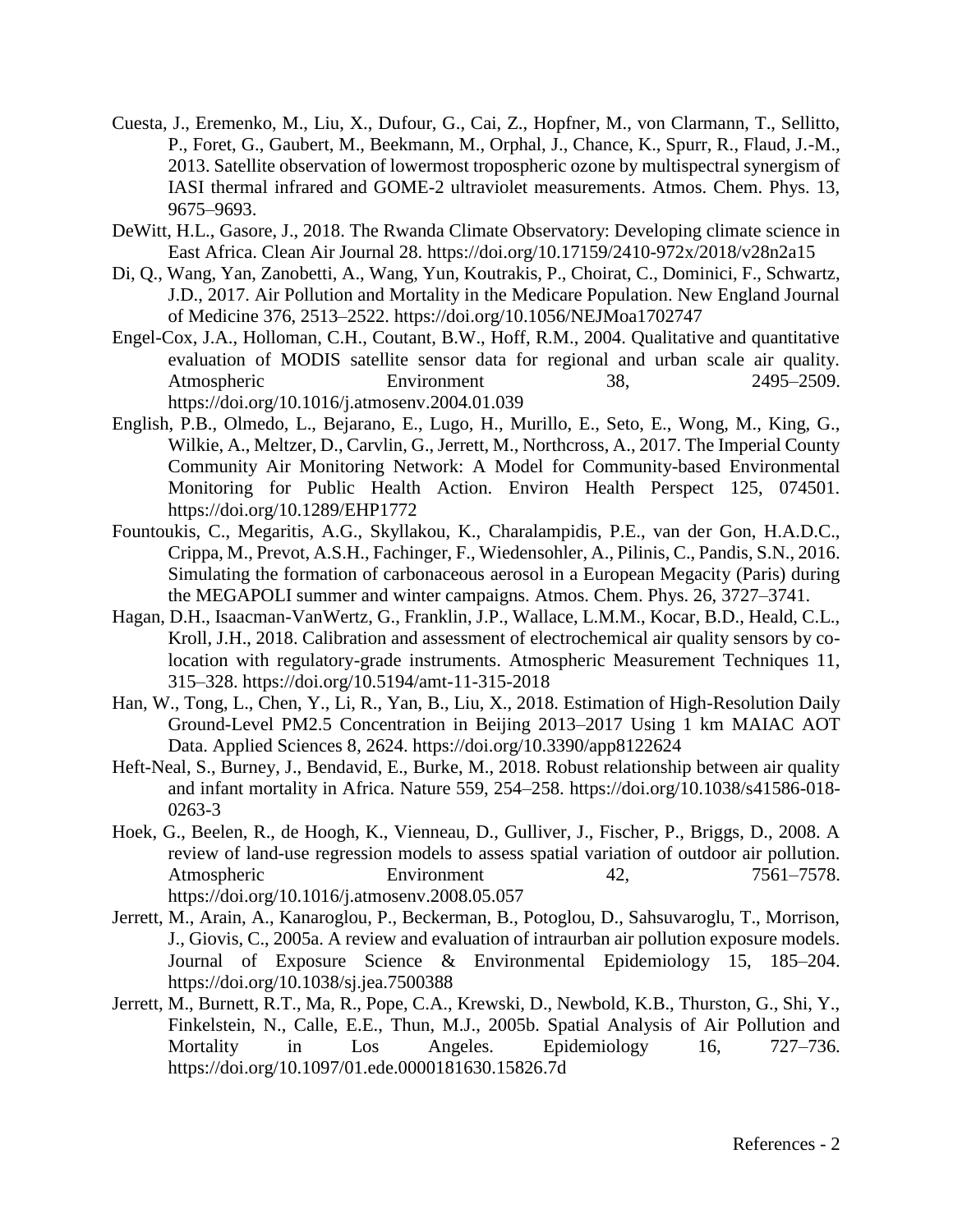- Karner, A.A., Eisinger, D.S., Niemeier, D.A., 2010. Near-Roadway Air Quality: Synthesizing the Findings from Real-World Data. Environmental Science & Technology 44, 5334–5344. https://doi.org/10.1021/es100008x
- Liousse, C., Assamoi, E., Criqui, P., Granier, C., Rosset, R., 2014. Explosive growth in African combustion emissions from 2005 to 2030. Environmental Research Letters 9, 035003. https://doi.org/10.1088/1748-9326/9/3/035003
- Liousse, C., Guillaume, B., Grégoire, J.M., Mallet, M., Galy, C., Pont, V., Akpo, A., Bedou, M., Castéra, P., Dungall, L., Gardrat, E., Granier, C., Konaré, A., Malavelle, F., Mariscal, A., Mieville, A., Rosset, R., Serça, D., Solmon, F., Tummon, F., Assamoi, E., Yoboué, V., Van Velthoven, P., 2010. Updated African biomass burning emission inventories in the framework of the AMMA-IDAF program, with an evaluation of combustion aerosols. Atmospheric Chemistry and Physics 10, 9631–9646. https://doi.org/10.5194/acp-10-9631- 2010
- Loh, M., Sarigiannis, D., Gotti, A., Karakitsios, S., Pronk, A., Kuijpers, E., Annesi-Maesano, I., Baiz, N., Madureira, J., Oliveira Fernandes, E., Jerrett, M., Cherrie, J., 2017. How Sensors Might Help Define the External Exposome. International Journal of Environmental Research and Public Health 14, 434. https://doi.org/10.3390/ijerph14040434
- Maddox, W., Garipov, T., Izmailov, P., Vetrov, D., Wilson, A.G., 2019. A Simple Baseline for Bayesian Uncertainty in Deep Learning. arXiv:1902.02476 [cs, stat].
- Malings, C., Pozzi, M., Klima, K., Bergés, M., Bou-Zeid, E., Ramamurthy, P., 2018. Surface heat assessment for developed environments: Optimizing urban temperature monitoring. Building and Environment 141, 143–154. https://doi.org/10.1016/j.buildenv.2018.05.059
- Malings, C., Pozzi, M., Klima, K., Bergés, M., Bou-Zeid, E., Ramamurthy, P., 2017. Surface heat assessment for developed environments: Probabilistic urban temperature modeling. Computers, Environment and Urban Systems 66, 53–64. https://doi.org/10.1016/j.compenvurbsys.2017.07.006
- Malings, C., Tanzer, R., Hauryliuk, A., Kumar, S.P.N., Zimmerman, N., Kara, L.B., Presto, A.A., R Subramanian, 2019a. Development of a general calibration model and long-term performance evaluation of low-cost sensors for air pollutant gas monitoring. Atmospheric Measurement Techniques 12, 903–920. https://doi.org/10.5194/amt-12-903-2019
- Malings, C., Tanzer, R., Hauryliuk, A., Saha, P.K., Robinson, A.L., Presto, A.A., Subramanian, R., 2019b. Fine particle mass monitoring with low-cost sensors: Corrections and long-term performance evaluation. Aerosol Science and Technology 1–15. https://doi.org/10.1080/02786826.2019.1623863
- Marshall, J.D., Nethery, E., Brauer, M., 2008. Within-urban variability in ambient air pollution: Comparison of estimation methods. Atmospheric Environment 42, 1359–1369. https://doi.org/10.1016/j.atmosenv.2007.08.012
- Masson, N., Piedrahita, R., Hannigan, M., 2015. Quantification Method for Electrolytic Sensors in Long-Term Monitoring of Ambient Air Quality. Sensors 15, 27283–27302. https://doi.org/10.3390/s151027283
- Matshidiso Moeti, 2018. Cleaning up Africa's air would pay for itself in economic gains: Pollution is dragging down the continent's GDP and harming its children. Financial Times.
- Mead, M.I., Popoola, O.A.M., Stewart, G.B., Landshoff, P., Calleja, M., Hayes, M., Baldovi, J.J., McLeod, M.W., Hodgson, T.F., Dicks, J., Lewis, A., Cohen, J., Baron, R., Saffell, J.R., Jones, R.L., 2013. The use of electrochemical sensors for monitoring urban air quality in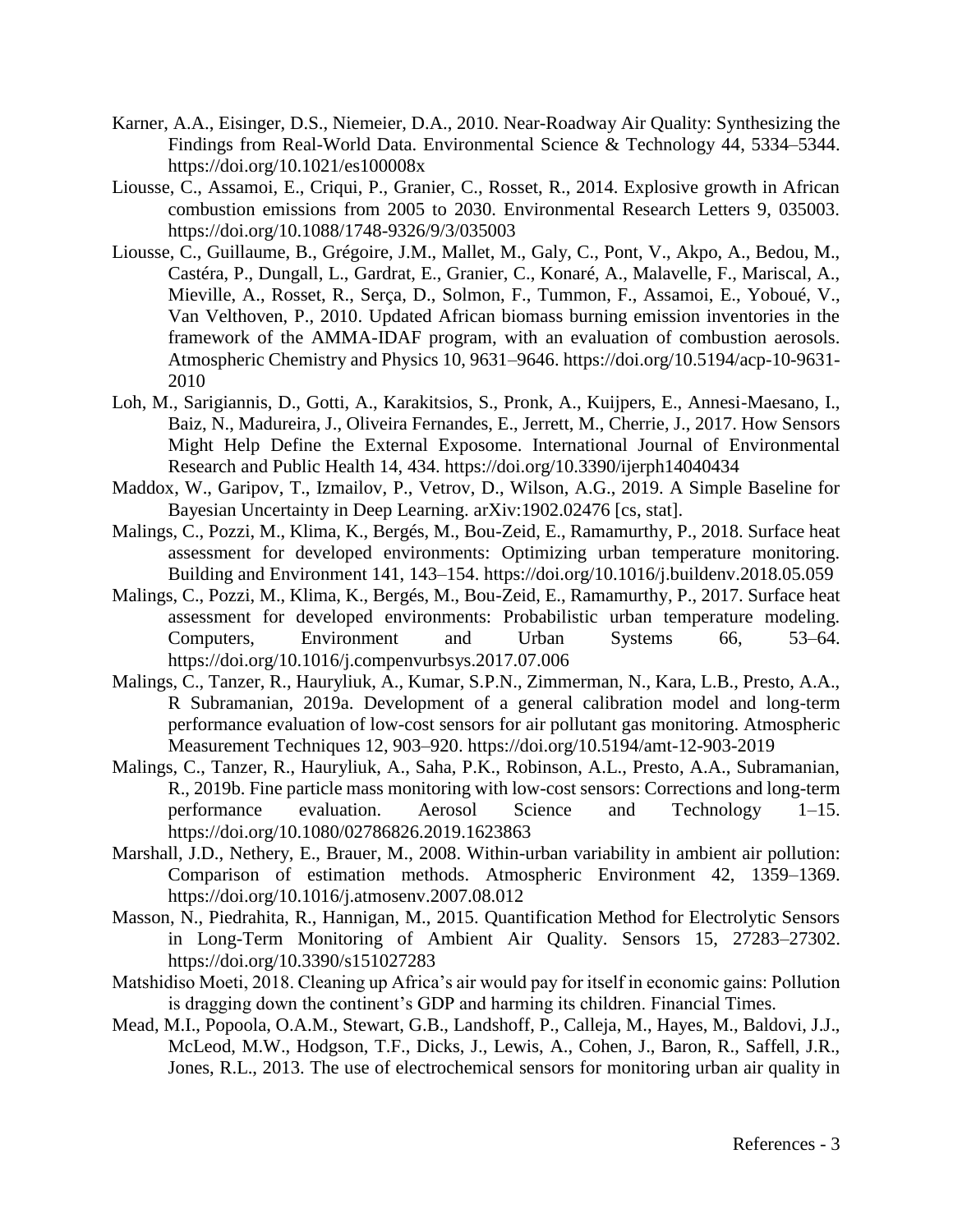low-cost, high-density networks. Atmospheric Environment 70, 186–203. https://doi.org/10.1016/j.atmosenv.2012.11.060

- Menut, L., Bessagnet, B., Khvorostyanov, D., Beekmann, M., Blond, N., Colette, A., Coll, I., Curci, G., Foret, G., Hodzic, A., Mailler, S., Meleux, F., Monge, J.-L., Pison, I., Siour, G., Turquety, S., Valari, M., Vautard, R., Vivanco, M.G., 2013. CHIMERE 2013: a model for regional atmospheric composition modelling. Geoscientific Model Development 6, 981– 1028. https://doi.org/10.5194/gmd-6-981-2013
- Naidja, L., Ali-Khodja, H., Khardi, S., 2018. Sources and levels of particulate matter in North African and Sub-Saharan cities: a literature review. Environmental Science and Pollution Research 25, 12303–12328. https://doi.org/10.1007/s11356-018-1715-x
- Petkova, E.P., Jack, D.W., Volavka-Close, N.H., Kinney, P.L., 2013. Particulate matter pollution in African cities. Air Quality, Atmosphere & Health 6, 603–614. https://doi.org/10.1007/s11869-013-0199-6
- Pope, C.A., Burnett, R.T., Thun, M.J., Calle, E.E., Krewski, D., Ito, K., Thurston, G.D., 2002. Lung cancer, cardiopulmonary mortality, and long-term exposure to fine particulate air pollution. JAMA 287, 1132–1141.
- Popoola, O.A.M., Stewart, G.B., Mead, M.I., Jones, R.L., 2016. Development of a baselinetemperature correction methodology for electrochemical sensors and its implications for long-term stability. Atmospheric Environment 147, 330–343. https://doi.org/10.1016/j.atmosenv.2016.10.024
- REMA, 2018. Inventory of Sources of Air Pollution in Rwanda: Determination of Future Trends and Development of a National Air Quality Control Strategy (No. 382754 | 3 | E). Rwanda Environment Management Authority.
- Ren, Z., Zhu, J., Gao, Y., Yin, Q., Hu, M., Dai, L., Deng, C., Yi, L., Deng, K., Wang, Y., Li, X., Wang, J., 2018. Maternal exposure to ambient PM10 during pregnancy increases the risk of congenital heart defects: Evidence from machine learning models. Science of The Total Environment 630, 1–10. https://doi.org/10.1016/j.scitotenv.2018.02.181
- Sadighi, K., Coffey, E., Polidori, A., Feenstra, B., Lv, Q., Henze, D.K., Hannigan, M., 2018. Intraurban spatial variability of surface ozone in Riverside, CA: viability and validation of lowcost sensors. Atmospheric Measurement Techniques 11, 1777–1792. https://doi.org/10.5194/amt-11-1777-2018
- Sally Liu, L.-J., Tsai, M.-Y., Keidel, D., Gemperli, A., Ineichen, A., Hazenkamp-von Arx, M., Bayer-Oglesby, L., Rochat, T., Künzli, N., Ackermann-Liebrich, U., Straehl, P., Schwartz, J., Schindler, C., 2012. Long-term exposure models for traffic related NO2 across geographically diverse areas over separate years. Atmospheric Environment 46, 460–471. https://doi.org/10.1016/j.atmosenv.2011.09.021
- Schneider, P., Castell, N., Vogt, M., Dauge, F.R., Lahoz, W.A., Bartonova, A., 2017. Mapping urban air quality in near real-time using observations from low-cost sensors and model information. Environment International 106, 234–247. https://doi.org/10.1016/j.envint.2017.05.005
- Schwartz, J., Dockery, D.W., Neas, L.M., 1996. Is daily mortality associated specifically with fine particles? J Air Waste Manag Assoc 46, 927–939.
- Silva, R.A., West, J.J., Lamarque, J.-F., Shindell, D.T., Collins, W.J., Faluvegi, G., Folberth, G.A., Horowitz, L.W., Nagashima, T., Naik, V., Rumbold, S.T., Sudo, K., Takemura, T., Bergmann, D., Cameron-Smith, P., Doherty, R.M., Josse, B., MacKenzie, I.A., Stevenson,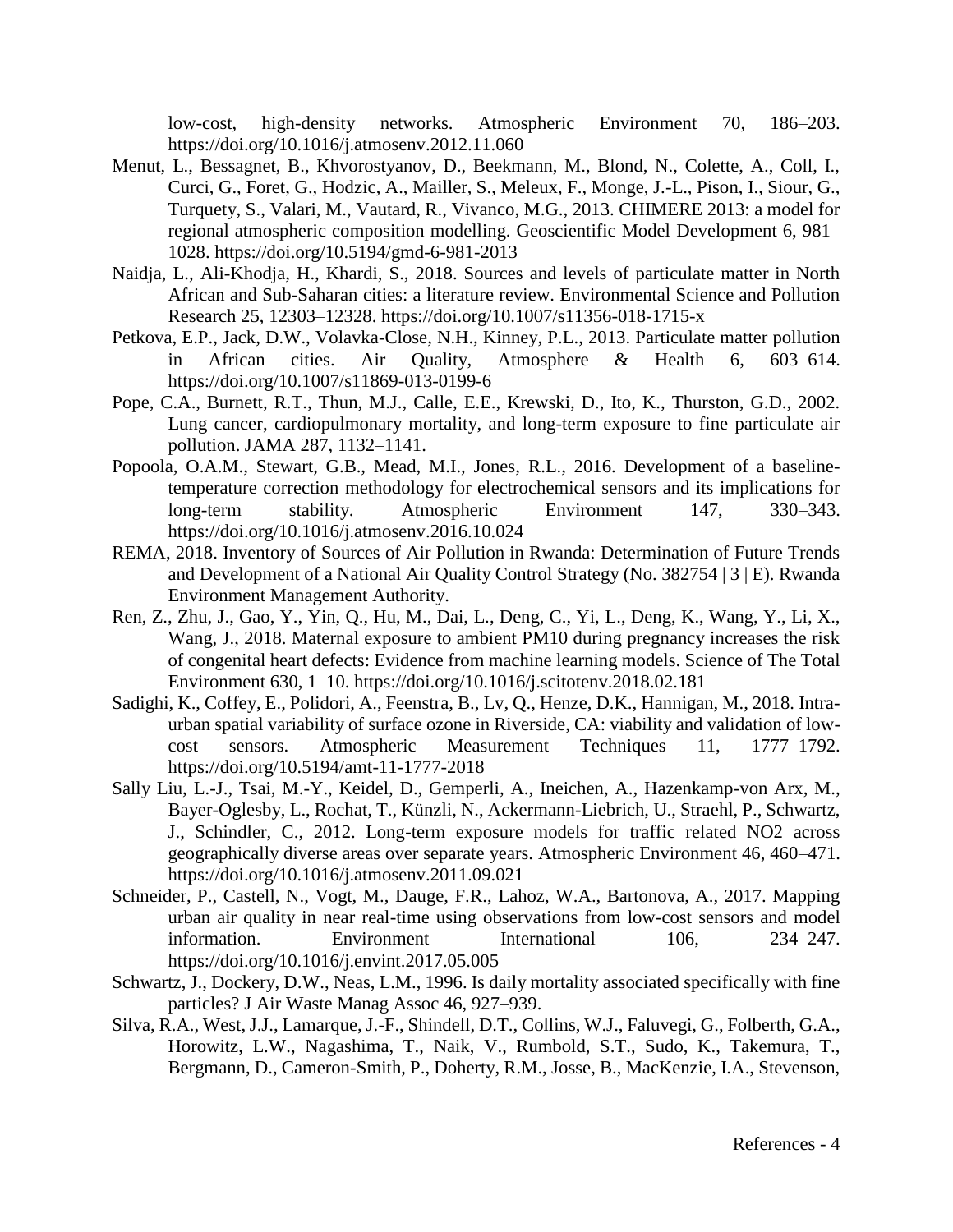D.S., Zeng, G., 2017. Future global mortality from changes in air pollution attributable to climate change. Nature Climate Change 7, 647.

- Snyder, E.G., Watkins, T.H., Solomon, P.A., Thoma, E.D., Williams, R.W., Hagler, G.S.W., Shelow, D., Hindin, D.A., Kilaru, V.J., Preuss, P.W., 2013. The Changing Paradigm of Air Pollution Monitoring. Environmental Science & Technology 47, 11369–11377. https://doi.org/10.1021/es4022602
- Spinelle, L., Gerboles, M., Villani, M.G., Aleixandre, M., Bonavitacola, F., 2015. Field calibration of a cluster of low-cost available sensors for air quality monitoring. Part A: Ozone and nitrogen dioxide. Sensors and Actuators B: Chemical 215, 249–257. https://doi.org/10.1016/j.snb.2015.03.031
- Subramanian, R., Ellis, A., Torres-Delgado, E., Tanzer, R., Malings, C., Rivera, F., Morales, M., Baumgardner, D., Presto, A., Mayol-Bracero, O.L., 2018. Air Quality in Puerto Rico in the Aftermath of Hurricane Maria: A Case Study on the Use of Lower Cost Air Quality Monitors. ACS Earth and Space Chemistry 2, 1179–1186. https://doi.org/10.1021/acsearthspacechem.8b00079
- Tan, Y., Lipsky, E.M., Saleh, R., Robinson, A.L., Presto, A.A., 2014. Characterizing the Spatial Variation of Air Pollutants and the Contributions of High Emitting Vehicles in Pittsburgh, PA. Environmental Science & Technology 48, 14186–14194. https://doi.org/10.1021/es5034074
- Turner, M.C., Nieuwenhuijsen, M., Anderson, K., Balshaw, D., Cui, Y., Dunton, G., Hoppin, J.A., Koutrakis, P., Jerrett, M., 2017. Assessing the Exposome with External Measures: Commentary on the State of the Science and Research Recommendations. Annual Review of Public Health 38, 215–239. https://doi.org/10.1146/annurev-publhealth-082516-012802
- UNEP, 2016. Global Assessment of Sand and Dust Storms. United Nations Environment Programme ; World Meteorological Organization (WMO) ; United Nations Convention to Combat Desertification.
- van Donkelaar, A., Martin, R.V., Brauer, M., Boys, B.L., 2015. Use of Satellite Observations for Long-Term Exposure Assessment of Global Concentrations of Fine Particulate Matter. Environmental Health Perspectives 123, 135–143. https://doi.org/10.1289/ehp.1408646
- Waltz, E., Llinas, J., 1990. Multisensor data fusion, Artech House radar library. Artech House, Boston.
- WHO, 2018a. Ambient (outdoor) air quality and health. World Health Organization.
- WHO, 2018b. WHO ambient (outdoor) air quality database Summary results, update 2018. Public Health, Social and Environmental Determinants of Health Department, World Health Organization.
- WHO, 2017. Global Health Observatory (GHO) data: Exposure to ambient air pollution. World Health Organization.
- WHO, 2016. Ambient air pollution: a global assessment of burden and disease. World Health Organization.
- WHO, 2006. WHO Air quality guidelinesfor particulate matter, ozone, nitrogendioxide and sulfur dioxide: Summary of risk assessment (No. WHO/SDE/PHE/OEH/06.02). World Health Organization.
- World Bank, 2016. The Cost of Air Pollution: Strengthening the Economic Case for Action. The World Bank and Institute for Health Metrics and Evaluation, University of Washington, Seattle.